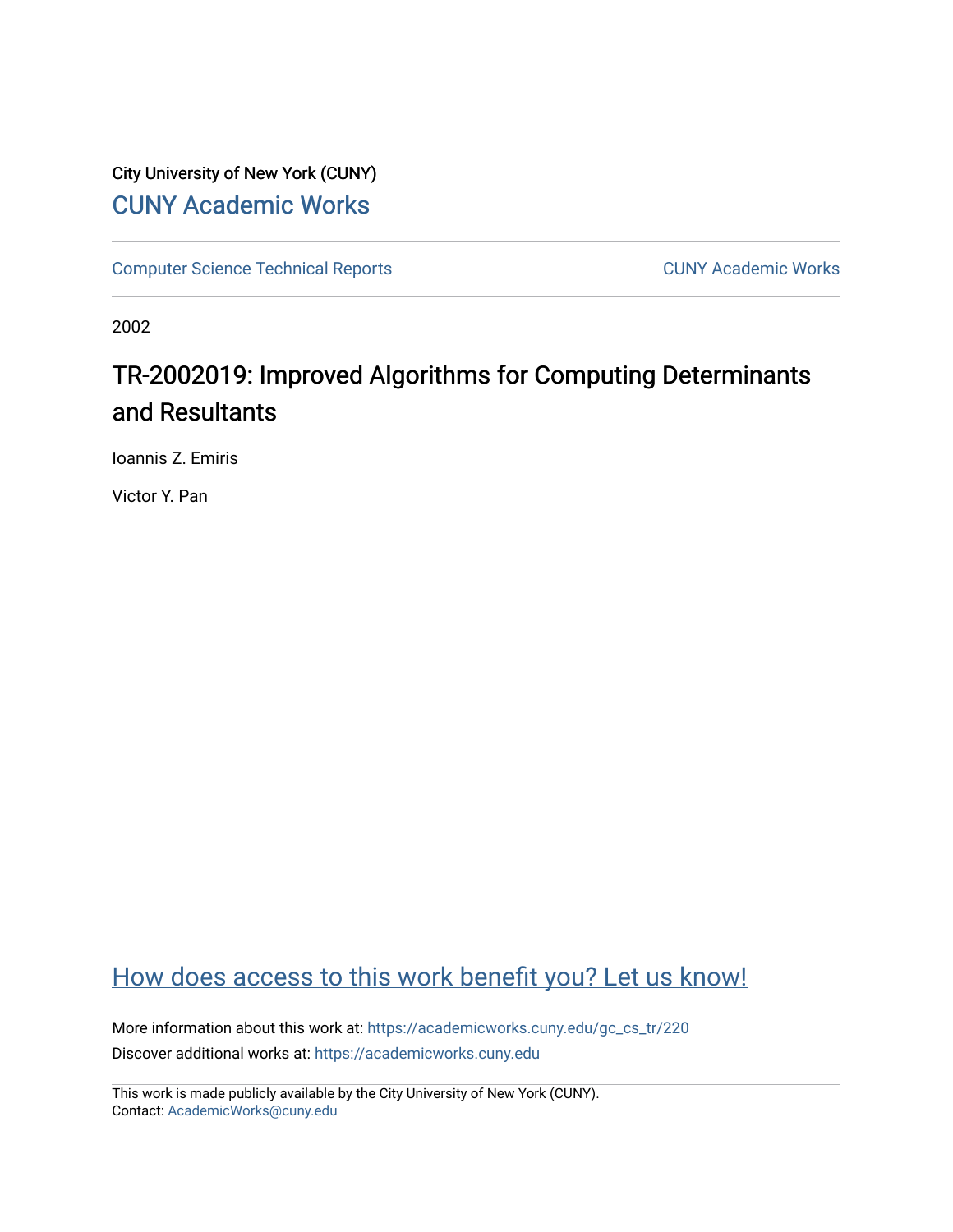## Improved algorithms for computing determinants and resultants

Victor Y. Pan<sup>†</sup> Ioannis Z. Emiris \*

December 10, 2002

**Abstract** Our first contribution is a substantial acceleration of randomized computation of scalar, univariate, and multivariate matrix determinants, in terms of the output-sensitive bit complexity bounds, including computation modulo a product of random primes from a fixed range. This acceleration is particularly dramatic in a critical application, namely solving polynomial systems and related studies, via computing the resultant. This is achieved by combining our techniques with the primitive-element method, which leads to an effective implicit representation of the roots. We systematically examine quotient formulae of Sylvester-type resultant matrices, including matrix polynomials and the u-resultant. We reduce the known bit complexity bounds by almost an order of magnitude, in terms of the resultant matrix dimension. Our theoretical and practical improvements cover the highly important cases of sparse and degenerate systems.

Keywords computer algebra, randomized algorithms, matrix determinant, bit complexity, structured matrix, polynomial system solving.

#### $\operatorname{Introduction}$  $\mathbf 1$

#### $1.1$ Our subjects and techniques

The classical problem of computing matrix determinants witnessed dramatic recent progress [EGV00, KV01, Sto02]. Our first step is to adapt the algorithm of [KV01] to the case of modular computation, where the input is a generally multivariate matrix. This shall be an important block for our algorithms, based on Chinese remaindering. We also contribute with a new randomized *output-sensitive* algorithm, which improves the known bounds when the output is away from the available upper bounds. Such upper bounds (like Hadamard's) are notorious for being excessively high in general, as discussed later. These results are of independent interest, but become more important because of their application to polynomial system solving by the method of resultants and their matrices. Our focus on the block Wiedemann approach of [KV01] is motivated by this application where it is currently superior over the others in  $[EGV00, Sto02]$ .

Computing the resultant R of a polynomial system, including the cases of scalar R and univariate or multivariate polynomial  $R(x)$  or  $R(u_1,...,u_n)$  is a central practical and theoretical problem in the field of symbolic computation, leading to efficient methods for solving 0-dimensional systems, quantifier elimination, and deciding the theory of the reals. Our practical motivation is the real-time solution of systems in CAD, vision or robotics (which may give rise to matrices with dimension in the hundreds or even higher). Equally useful is the computation of the resultant polynomial, e.g., in modeling applications where an implicit representation of a curve or surface is obtained from the (perturbed) resultant, even in the presence of base points [DE01, MC93]. Resultant values and signs also capture important tests in computational geometry, including the case of infinitesimal perturbations of the input. These diverse applications are discussed in [BEPP99, Can88, CLO98, DE01, Man93].

A polynomial system has a solution iff  $R=0$ , whereas computing isolated roots of the system can be reduced to factoring the polynomial  $R(u_1,\ldots,u_n)$  into the product of linear factors. Moreover, solving the univariate polynomial equation  $R(x) = 0$  projects all common isolated roots to one of their coordinates and is critical in several applications. Thus we arrive at our task of computing the resultants R,  $R(x)$ , and  $R(u_1, \ldots, u_n)$ , and in our approach we largely unify this computation. For computing the resultant, we exploit a recent major advance in the field, which generalizes the Macaulay formula to the toric case by expressing the (toric) resultant by a quotient formula det  $M/\det S$ , where

<sup>\*</sup>Department of Informatics & Telecommunications, University of Athens, 15771 Greece, and INRIA Sophia-Antipolis, France, emiris@di.uoa.gr. Partially supported by the IST Programme of the EU as a Shared-cost RTD (FET Open) Project IST-2000-26473 (ECG - Effective Computational Geometry for Curves and Surfaces).

<sup>&</sup>lt;sup>†</sup>Mathematics and Computer Science Department, CUNY, Bronx, NY 10566, USA, vpan@lehman.cuny.edu. Partially supported by NSF Grant CCR 9732206 and PSC CUNY Awards 61393-0030, 62435-0031, and 66383-0032.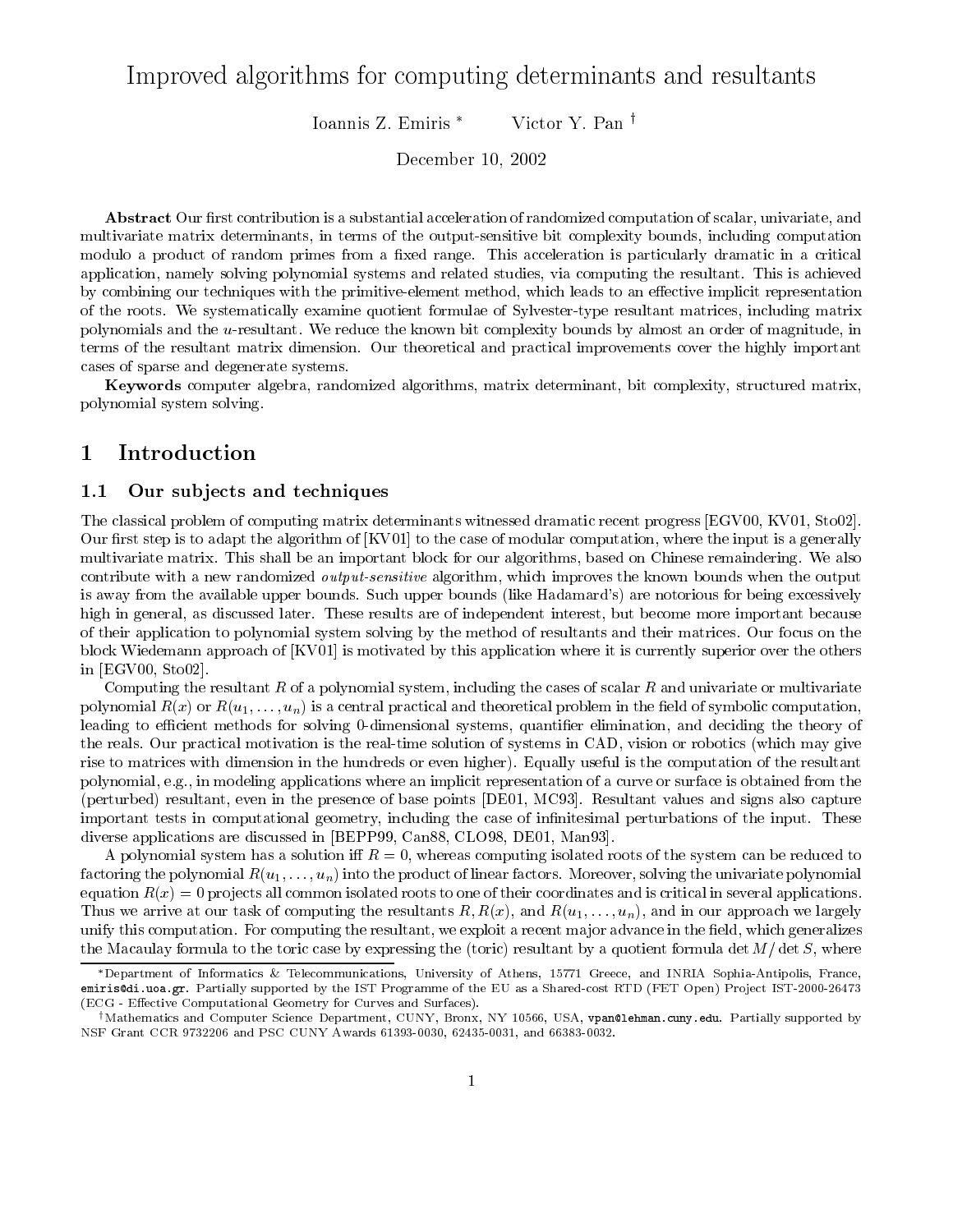M is a Sylvester-type resultant matrix of a polynomial system, and S is one of its submatrices [D'A02]. We also apply our methods to the perturbations for handling degenerate systems [Can90, DE01], as well as to Bézout-type matrices.

We focus on bit complexity; the computational model is the (Boolean, or logarithmic-cost) Random Access Machine, unless otherwise stated [AHU74, BCS97]. Section 7 and the Appendix examine briefly straight-line programs and linear-complexity models, which we apply to capture a specific notion of sparseness. Our estimates do not include the cost of generating the random quantities required in the algorithms, but this complexity is practically dominated at other stages. Randomized algorithms shall be of two types, namely Las Vegas or Monte Carlo depending on whether the estimated computational cost covers or not the cost of certifying correctness of the output. In the latter case, randomization may lead to a superset of the roots; in system solving applications, certification is very fast since it amounts to evaluating the input polynomials at the computed root values.

Since we deal with highly important and long and well studied problems, our progress had to employ and combine various known advanced techniques of algebraic computing as well as our novel techniques. In particular the latter include multivariate output sensitive version of the very recent block Wiedemann approach of [KV01] to the structured determinant evaluation (where we incorporate the Chinese remainder algorithm, and randomized Newton's interpolation to speed up the computation in the case where the determinant nearly vanishes, that is exactly in the case we need, although our progress should also have general appeal and independent importance) and acceleration of the resultant computation by exploiting quasi-Toeplitz matrix structure, rational formulae for the toric resultant (in order to bound the output size), and evaluation/interpolation techniques [Too63] (cf. also  $[Ber02]).$ 

#### The known and new results  $1.2$

Previous work on integer determinant evaluation includes [ABM99, EGV00, Kal02, KV01, Pan02a]; other works such as [BEPP99, PY01] focus on sign determination but do not improve upon the current record complexities. The best complexities for a general scalar matrix are due to [EGV00, KV01]; cf. also theorem 2.1 below. Let  $O^*(f)$  indicate that the factors polylogarithmic in f are omitted. Then the known randomized bit cost bounds are in  $O^*(m^{3+1/5}L)$ [KV01] and  $O^*(m^2\gamma^{2/3}L)$ , where m denotes the dimension of integer matrix M, L its maximum 2-norm of column (infinity) norm (our choice), and  $\gamma$  the number of arithmetic operations for multiplying M by a vector of scalars. We bound the bit complexity of computing (det M) mod s, for s being the product of random primes, by  $O^*(m\gamma q)$ , where  $q = \log s$ , and by  $O^*(m^{5/3}L^{2/3}\gamma^{2/3}q^{1/3})$ . The recent works [Kal02] (which yields a bound of the order of  $m^{3}q$ ) and [Sto02] do not apply efficiently to the quasi-Toeplitz structure and thus are not sufficient to support our improvements. For  $s > 2$  det M we can immediately recover det M from its value modulo s, so our bit cost bounds turn into the new bit cost record output sensitive bounds for computing  $\det M$ . We also derive the bit cost bounds in terms of L, m, s only (without  $\gamma$ ); this improves the record bounds of [Kal02] by the factor of  $(q/L)^{3/10}$ , where  $q := \lg(\det M) + 2$  denotes the bit size of the computed integer determinant. We extend all our results and new record bit cost estimates to uni- and multivariate matrices.

Another recent result [Sto02] considers univariate matrices and proposes a Las Vegas algorithm for their determinant computation with arithmetic complexity in  $O^*(\mu d_1)$ , where  $O(\mu)$  bounds the arithmetic complexity of matrix multiplication and  $d_1$  bounds the degree of the entries. Then again our estimates using structure are superior for resultant matrices.

Regarding resultant operations, we reduce bit complexity by almost an order of magnitude in terms of the resultant matrix dimension, which is the largest quantity involved in the bounds. Roughly speaking, the bit complexity of existing approaches is proportional to  $m<sup>3</sup>$ . These results, unbeaten for years, remained a clear challenge to the algorithm designers. In the present paper we finally make a decisive step forward.

For evaluating a scalar resultant, the existing approaches exploit matrix structure [CKL89, EP02] to arrive at bit complexities in  $O^*(m^3n^2DL)$ , where *n* is the number of eliminated variables and *D* denotes the total degree of the resultant R thought of as a polynomial in the input coefficients. We derive the bound  $O^*(m^2nDL)$ , where L is the bit length of these coefficients when specialized. Alternatively, a Monte Carlo bound depending on the bit size q of the resultant's value is  $O^*(m^2nq)$ . Analogous improvements are obtained in the harder and highly important case where the input degenerates and a perturbation is applied. This improves upon available approaches. We mention only one of those, because it uses a different and more direct method: The problem is reduced to computing a characteristic polynomial with Monte Carlo bit complexity proportional to  $m^{3+1/5}$ , up to polylog factors for a general  $m \times m$  matrix [Pan02a]. Even an improvement to  $m<sup>3</sup>$  would not beat our estimate in the quasi-Toeplitz case.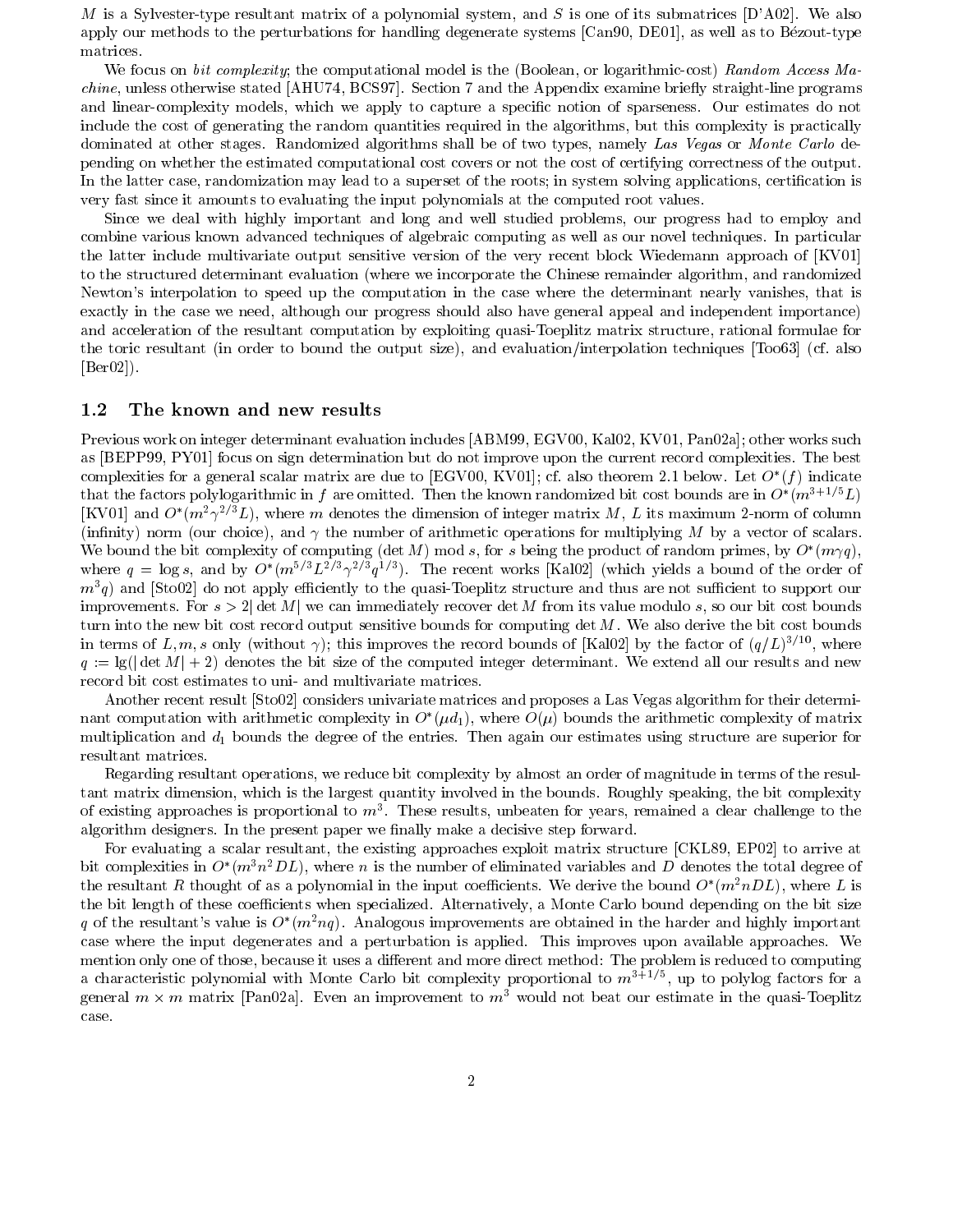For expanding a univariate resultant  $R(x)$ , the algorithm of [Man93] is based on Kronecker canonical forms. It yields a bit cost bound in  $O((m + \deg(\det M(x)))^3)$ , under the condition that M is nonsingular as a matrix polynomial in x. Otherwise, the algorithm has complexity proportional to  $m<sup>4</sup>$ . The fastest general algorithms have bit complexity in  $O^*(m^3n \deg(\det M(x)))$ , typically relying on interpolation and matrix structure [CKL89, EP02]. Our algorithms support a bit cost bound, for arbitrary inputs, in  $O^*(m^2nDVL)$  where V is the actual degree of the univariate resultant. They also dramatically improve the known algorithms in the case of perturbed resultants. Similar improvements are obtained for expanding the *n*-variate *u*-resultant  $R(u)$ . This task has bit complexity proportional to  $m^2h$ , where h denotes the number of nonzero terms in  $R(u)$ . Previous methods have complexity cubic in  $m$  [CKL89, EP02, Man93].

These results on resultant evaluation and expansion, coupled with the quotient formula of the (toric) resultant, immediately yield an improvement on the bit complexity of numerically approximating all isolated roots of a wellconstrained algebraic system to a prescribed precision. Existing methods based on resultant formulations have *arithmetic* complexity cubic in m [CKL89, EP02, Mou98]. We employ the primitive-element method leading to an implicit representation of the output and, by combining all our techniques, we obtain bit complexity bounds which are roughly cubic in  $m$ .

#### $1.3$ Paper organization

This paper is organized as follows. The rest of this section overviews previous work and states our main results; previous work is also covered in the sequel, in particular in section 2 and the Appendix. Sections 2 and 3 focus on computing the determinants of integer and polynomial matrices and improve the known complexity bounds for structured matrices and in the cases of the computation modulo a product of random primes and output-sensitive algorithms. Section 4 formalizes the notion of resultant matrices, and section 5 accelerates their evaluation. Section 6 improves upon the existing algorithms for expanding resultants, and section 7 does the same for polynomial system solving.

#### $\bf{2}$ Multivariate determinants preliminaries

This section introduces notation and details the main algorithms for determinant evaluation on which our improvements shall be based. Our second base for improvement, concerning rational formulae for the resultant, shall be introduced later.

The algorithms for determinant evaluation use block Wiedemann's algorithm with structured preconditioning [KP91, KS91, KV01, Wie86]. Our complexity bounds rely on fast univariate polynomial multiplication and/or on the Fast Fourier Transform (FFT), which is truly advantageous only for large inputs; otherwise, the classical or the Karatsuba divide-and-conquer algorithm may be preferable. On the other hand, none of the stated bounds relies on fast matrix multiplication, i.e., methods with complexity smaller than cubic in the dimension, which may be hard to exploit in practice. Still, both the existing and our methods can be coupled with fast matrix multiplication in order to reduce the asymptotic bounds.

Let us fix notation for the entire paper. We assume integer matrices or matrix polynomials. We also assume euclidean norms  $\|\sum_i c_i x^i\|_2 = \|(c_i)_i\|_2 = (\sum_i \|c_i\|)^{1/2}$  for polynomials and vectors, and the consistent 2-norm  $||(M_{i,j})_{i,j}||_2 = \max_{v:||v||=1} {||Mv||_2}$  for matrices, so

$$
||M||^i \ge ||M^i||. \tag{1}
$$

Here  $||t|| = |t|$  for a scalar t. Alternatively, we may use the maximum or infinity norm for polynomials and vectors with  $\|\sum_i c_i x^i\|_{\infty} = \|(c_i)_i\|_{\infty} = \max_i\{|c_i|\}$  and the consistent column norm for matrices  $\|M\|_{\infty} = \max_{v: \|v\|=1} {\{\|M_{i,j}v\|_{\infty}\}} =$  $\max_i \sum_j |M_{i,j}|.$ 

Let  $\gamma(M)$  or  $\gamma$  denote the number of arithmetic operations required for multiplying a scalar vector by the matrix M. Unless otherwise stated, it suffices that  $\gamma$  bounds the complexity of vector multiplication on one side of the matrix. For a matrix polynomial  $M = M(x)$ , x denoting a variable or a set of variables, let  $\gamma(M)$  denote the maximum  $\gamma(M(\alpha))$  over the set of all values  $\alpha$  of the variable(s) x. For an  $m \times m$  matrix  $M, m \leq \gamma \leq 2m^2 - m$ and  $\gamma = o(m^2)$  for sparse and/or structured matrices.

We next present the known randomized algorithms and bit complexity bounds.

**Theorem 2.1** [Pan02a, thm.5.1], cf. [KV01]. Let M be an  $m \times m$  matrix whose entries are polynomials in k variables with respective degrees less than  $d_1,\ldots,d_k$ ,  $k\geq 0$ , and with integer coefficients. Let  $L:=\log||M||, \Delta:=$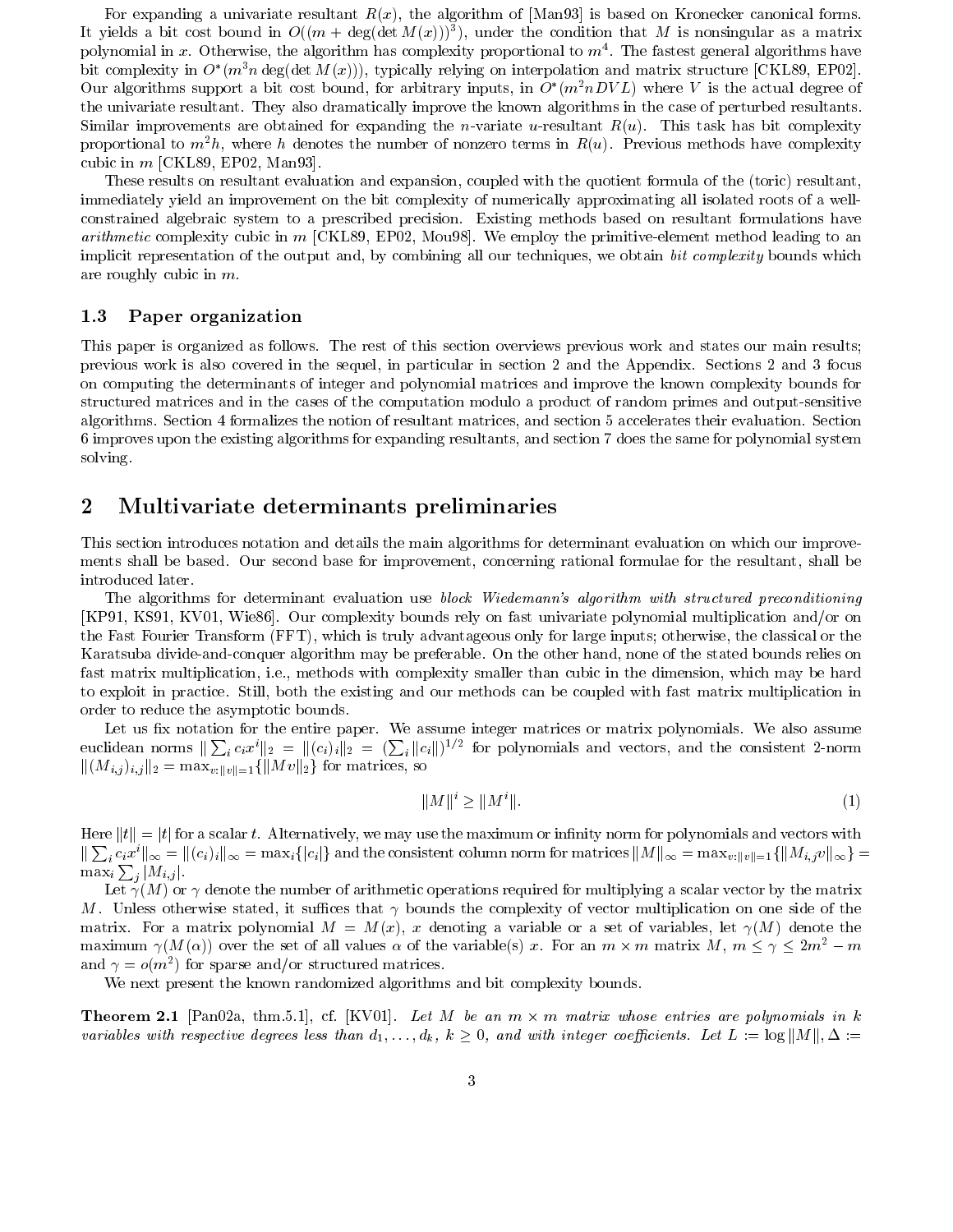$d_1 \cdots d_k$ ,  $g := 2/(k^2 + 4k + 5)$ . Then det M can be computed by a Las Vegas algorithm with bit complexity bounded  $by$ 

$$
O^*(m^{k+2+(k+3)g}\Delta L)
$$

and

$$
O^*(m^{k+2}\gamma^{2/(k+3)}\Delta L).
$$

In particular, for scalar determinants we have the bounds  $O^*(m^{16/5}L)$  and  $O^*(m^2 \gamma^{2/3}L)$ , whereas for univariate determinants these bounds become  $O^*(m^{19/5}d_1L)$  and  $O^*(m^3\gamma^{1/2}d_1L)$ .

Let us supply some details for deriving the above cost bounds, which are instrumental in extending them below. Theorem 2.1 is supported by the algorithm in [Pan02a] which extends the one in [KV01, sect.3], outlined in our Appendix.

The algorithm computes det M modulo sufficiently many distinct random primes  $s_1, \ldots, s_u$  and then recovers  $\det M$  by applying the *Chinese remaindering algorithm* (abbreviated as CRA); cf. [Zip93, vzGG99]. The random primes have relatively small length of the order of  $log(mL)$ . The complexity of generating the primes is not studied explicitly, as is customary in such studies, because it is practically at acceptable level [vzGG99]. Under the requirement that  $\log s > 1 + Lm > 1 + \log |\det M|$  for  $s = s_1 \cdots s_u$ , the algorithm either fails with a small probability or ensures computing the correct output at the claimed bit cost, dominated at the evaluation stage.

The bit cost of performing the entire algorithm is dominated by the bounds  $O^*(m^3r^{k+1}\Delta L)$ ,  $O^*((m^3/r)(m/t)^{k+1}\Delta L)$ , and

$$
O^*(m^{k+2}t^2\Delta L),\tag{2}
$$

achieved at stages 2.2, 2.3, and 3, respectively. We are based on (1) and on the simple observation that  $\Delta(M^h)$  $\Delta(M)h^k$ , for any positive  $h \in \mathbb{Z}$ .

Now we consider the three bounds above for the parameters r and t of our choice, which have to satisfy  $1 \le r \le m/t$ ,  $m > t$  ince they define baby steps / giant steps and blocking in Wiedemann's algorithm, respectively. The overall cost bound  $O^*(m^{k+2+(k+3)g}\Delta L)$  is obtained when the three summands are made asymptotically equal. The first two summands are equal for  $r := (m/t)^{(k+1)/(k+2)}$ , and the last two for  $t := m^{(k+3)/(k^2+4k+5)}$ . These specifications satisfy the requirements on  $r$  and  $t$ .

The bounds in terms of  $\gamma$  are obtained by trivializing the baby steps / giant steps from stage 2, i.e. writing  $r = 1$ trivializes stage 2. Then the bit cost at stage 2.3 is bounded by

$$
O^* \left( \gamma m \left( \frac{m}{t} \right)^{k+1} \Delta L \right). \tag{3}
$$

Stage 3 is as before. So the overall complexity is bounded by the sum of (2) and (3) Then for  $t := \gamma^{1/(k+3)}$ , we obtain the overall bound  $O^*(m^{k+2}\gamma^{2/(k+3)}\Delta L)$ .

#### $\bf{3}$ Improved determinant computation

The estimates in the following subsections are in  $\gamma$  and thus decrease for structured matrices. Only the last subsection deviates from this rule and presents output-sensitive bounds for unstructured matrices. We are going to extend theorem 2.1 and for completeness partly repeat its derivation, which formally the reader is not required to read.

#### $3.1\,$ Computation modulo a product of random primes for structured matrices

Our first contribution (in theorem 3.2) is the computation modulo a product of random primes which exploits matrix structure. Let M be an  $m \times m$  matrix, with  $||M(x)|| = 2^L$ , whose entries are polynomials in  $x_1, \ldots, x_k$  with respective degrees less than  $d_1, \ldots, d_k, k \geq 0$ , and with integer coefficients. Let  $\Delta := d_1 \cdots d_k$  and set  $\Delta := 1$  for  $k=0.$ 

**Lemma 3.1** For a multivariate matrix  $M(x)$  as above, we have

 $\|\det M(x)\|_{l} \leq \|M\|_{2}^{m} \leq 2^{Lm}$ 

for  $l = 2$  and  $l = \infty$ .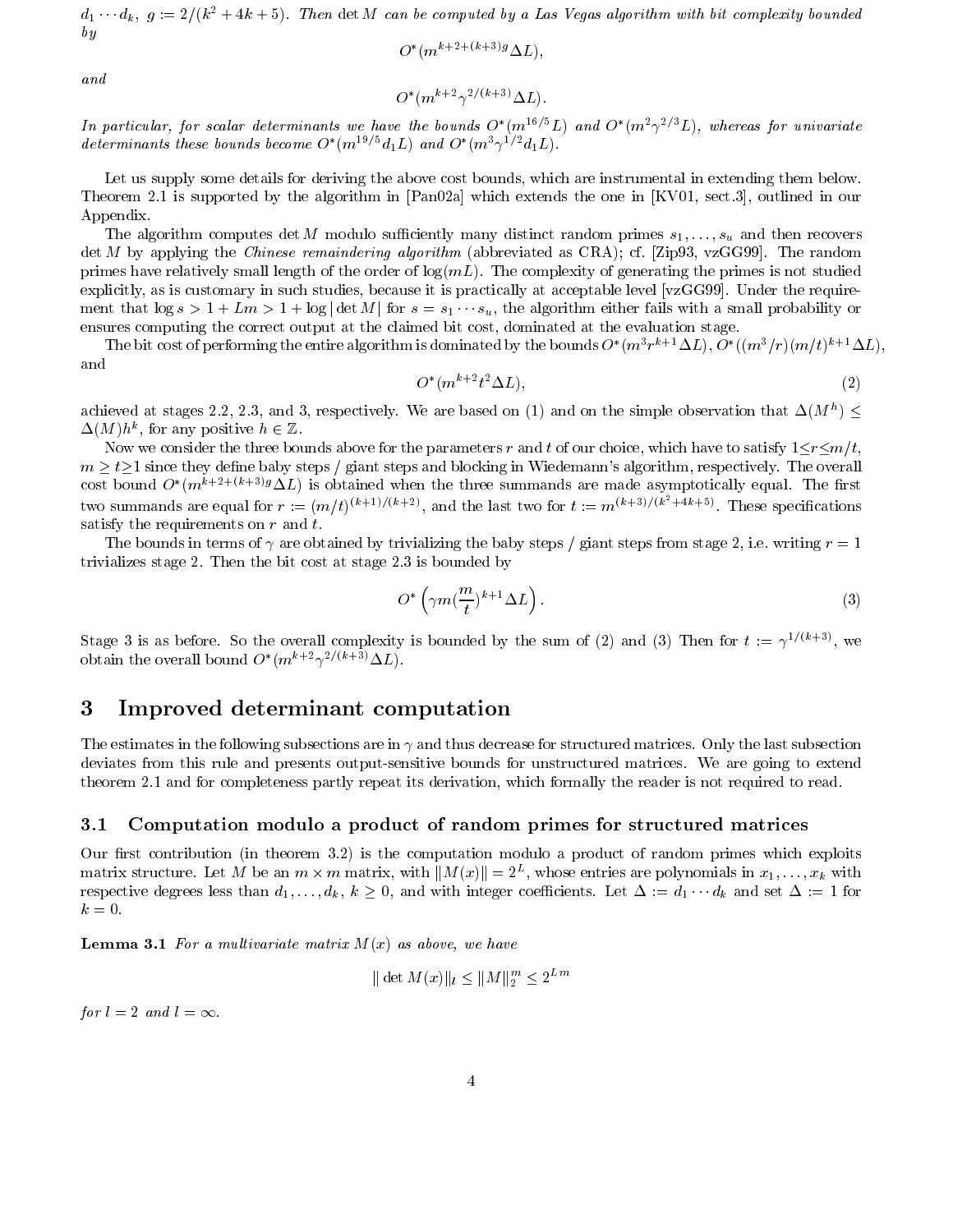*Proof.* We use the Kronecker substitution, namely  $x_1 \to y$ ,  $x_2 \to y^{d_1+1}$ ,  $x_3 \to y^{d_1d_2+1}$ , .... So we have det  $M(x)$  $\sum_{i=0}^{N-1} c_i y^i$  where y is a single variable and  $N = 1 + d_1 + d_1 d_2 + \cdots + d_1 \cdots d_k$ . Let  $\omega$  be a primitive N-th root of unity and let

$$
\Omega = (1/\sqrt{N})(\omega^{ij})_{i,j=0}^{N-1}, \ \Omega^* = (1/\sqrt{N})(\omega^{-ij})_{i,j=0}^{N-1}
$$

be the scaled unitary matrices of the forward and inverse Fourier transforms, where  $\|\Omega^*\|_l/\sqrt{N} \le \|\Omega\|_2 = \|\Omega^*\|_2 = 1$ .<br>Then  $(\det M(\omega^i))_{i=0}^{N-1} = \sqrt{N}\Omega(c_j)_{j=0}^{N-1}$ ,  $(c_j)_{j=0}^{N-1} = (1/\sqrt{N})\Omega^*(\det M(\omega^i))_{i=0}^{N-1}$ ,

$$
\|(c_j)_{j=0}^{N-1}\|_{l} = (1/\sqrt{N}) \|\Omega^*\|_{l} \|\left(\det M(\omega^i)\right)_{i=0}^{N-1}\|_{l}.
$$

We have  $||\Omega^*||_2 = 1$ ,  $||(\det M(\omega^i))_{i=0}^{N-1}||_2 \leq \max_i | \det M(\omega^i)| \sqrt{N}$ , so

$$
\|\det M(x)\|_{\infty} \le \|\det M(x)\|_{2} = \|(c_j)_{j=0}^{N-1}\|_{2} \le \max_{i} |\det M(\omega^{i})| \le \|M\|_{2}^{m} = 2^{Lm}.
$$

 $\Box$ 

We shall operate modulo  $s = s_1 \cdots s_u$ , i.e. s is the product of u random primes sampled in [a, am) with  $log(am)$  $c \log(mL)$ , for a fixed  $c > 0$ ; for a sufficiently large parameter u we have  $q = \log s \leq cu \log(mL)$ . Some bad choices of a random prime may cause failure of the main algorithm, but this is unlikely for a sufficiently large constant  $c$ [KV01]. Remark that c can be fixed below 5, cf. [KV01]. We may increase the range if we need more primes. We assume  $\log(am) = c \log(mL) \le q \le cLm\gamma/2$ , which holds if  $2u \le Lm\gamma/\log(mL)$ , and under this condition we may still choose  $s = 2(mL)^{cLm\gamma/(2\log(mL))} > 2$  det  $M||$ , for  $c\gamma > 2$ , due to the lemma.

The next theorem extends the second bound of theorem 2.1 (in terms of  $\gamma$ ) to computation of (det M) mod s where  $\log(am) \leq q = \log s \leq cLm\gamma/2$ .

**Theorem 3.2** Under the above assumptions, (det M) mod s can be computed by a Las Vegas algorithm with bit complexity in

$$
O^*\left(m^{k+1}\gamma^{\frac{2}{k+2}}\Delta q\right)
$$

and in

$$
O^*\left(m^{k+1}\left((Lm\gamma)^2q^{k+1}\right)^{\frac{1}{k+3}}\Delta\right),\,
$$

where  $q = \log s$ .

The first bound is smaller iff  $q \leq 2Lm/\gamma^{1/(k+2)}$ . The cost bounds do not cover the generation of random primes. As we mentioned, this is a customary assumption as long as the cost is practically at acceptable levels [vzGG99]. This is the case here. By lemma 3.1,  $q = mL$  bounds  $\log || \det M ||$ . On the other hand, for q of the order of Lm, the second bound above is exactly the second bound in theorem 2.1 (see corollary  $3.4$ ).

Proof and Algorithm. The theorem is supported essentially by [KV01, sec.3] adjusted to computing modulo s; we use the extension of this algorithm to matrix polynomials [Pan02a]. As mentioned, according to [KV01], the choice of primes in the above range is unlikely to cause failure of the algorithm. The overall bit complexity is specified in [Pan02a] to be in

$$
O^* \left( \gamma m \left( \frac{m}{t} \right)^k \min\{q, \frac{Lm}{t} \} \Delta + t^2 m^{k+1} q \Delta \right), \tag{4}
$$

for  $t \in \mathbb{Z}$  chosen in [1, m]. The first summand corresponds to stage 2.3, where the baby steps / giant steps have been trivialized in order to be able to bound the complexity in terms of  $\gamma$ , and  $Lm/t$  is replaced by  $\min\{q, Lm/t\}$ . The second summand expresses the complexity of stage 3 where we replace  $mL$  by q. Other stages are dominated.

To support these bounds, we need to operate modulo s in  $O^*(q)$  bit operations per arithmetic operation. This is achieved by Schönhage-Strassen's algorithm or by CRA. Practically the latter is preferred because of the considerable overhead of the former. Theoretically one may combine the two approaches to compute  $\det M$  modulo several larger coprimes  $s_1, \ldots, s_v$ , each a product of several random primes in [a, am), and then recover det M mod  $s, s = s_1 \cdots s_v$ via the CRA. The recovery's cost is dominated.

Now distinguish between the two cases above depending on whether  $\min\{q, Lm/t\}$  is q or  $Lm/t$ . Pick t to make the two summands in the bound equal up to a constant factor, such that  $t^{k+2} := \gamma/2$  or  $t^{k+3} := cLm\gamma/(2q)$ , respectively. So the claimed bit cost bounds hold. Furthermore, in the first case, the hypothesis that  $q \leq Lm/t$ implies that  $q \leq 2Lm/\gamma^{1/(k+2)}$ . In the second case, the hypothesis that  $q > Lm/t$  implies  $q > 2Lm/\gamma^{1/(k+2)}$ , for the chosen value of  $t$ .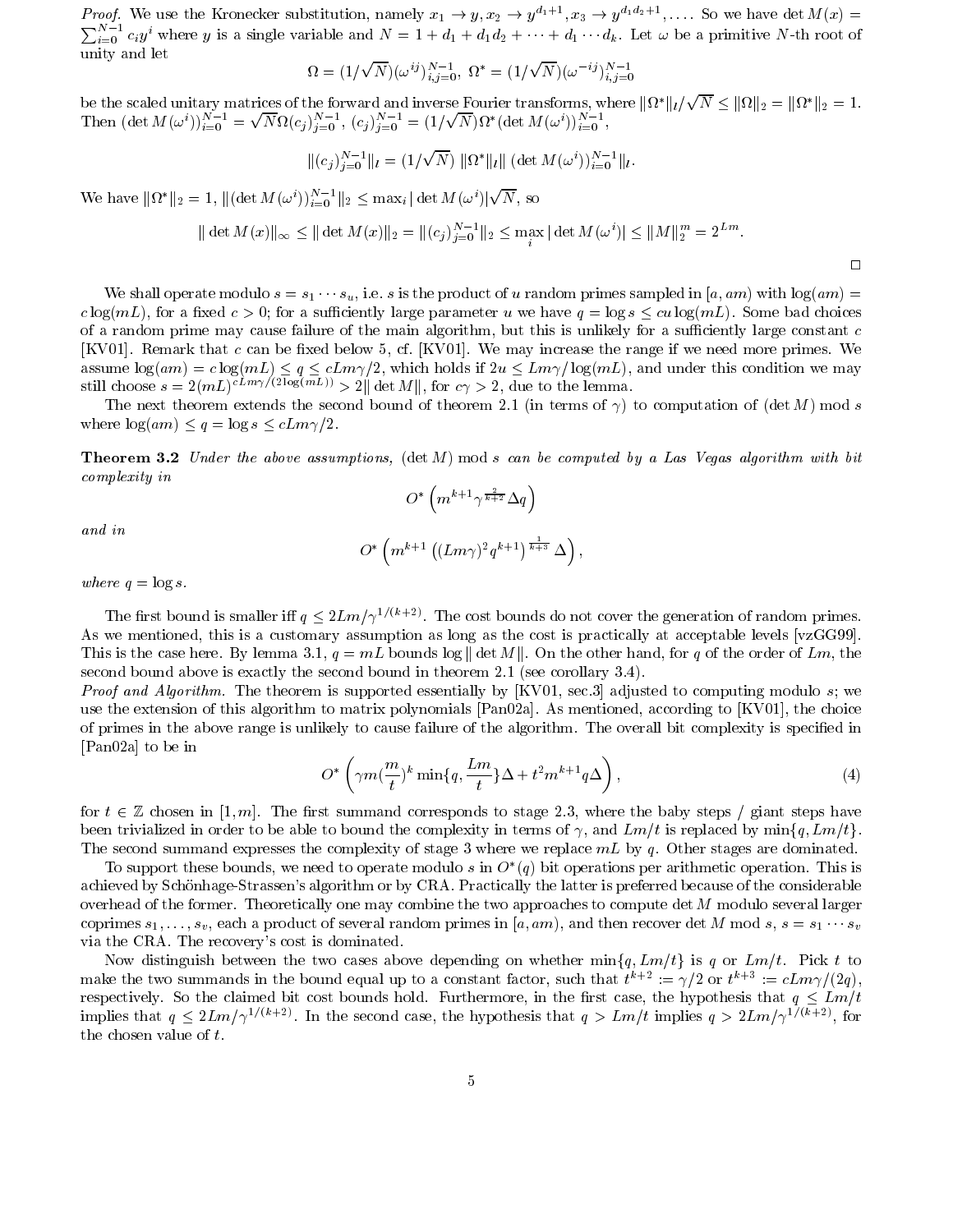In both cases, the hypothesis  $t \leq m$  is satisfied for  $\gamma \leq 2m^{k+2}$ , where the latter bound holds true even for  $k = 0$ . Similarly,  $1 \leq t$  holds because  $\gamma \geq 2$  and  $2q \leq cLm\gamma$  by assumption.

In extending the bounds from the scalar to the multivariate case, it is important to bound the degree in the  $k$ variables of the product of M with a vector, repeated  $m/t$  times. Initially, the vector has only scalar entries; at the end its degree in the *i*-th variable is at most  $(m/t)d_i$ . Hence the product of degrees in the final vector product is  $(m/t)^k\Delta$ .  $\Box$ 

**Corollary 3.3** The above bounds specialize to  $O^*(m\gamma q)$  and  $O^*(m^{5/3}L^{2/3}\gamma^{2/3}q^{1/3})$  for scalar determinants, and to  $O^*(m^2\gamma^2/3d_1q)$  and  $O^*(m^{5/2}L^{1/2}\gamma^{1/2}q^{1/2}d_1)$  for univariate determinants. The former bounds are superior iff  $q \leq 2Lm/\gamma^{1/(k+2)}$ .

**Corollary 3.4** If  $s > 2$  det M ||, theorem 3.2 can be applied to the evaluation of det M yielding the bit cost bound  $O^*(m^{k+2}L\gamma^{2/(k+3)}\Delta)$ , which is the second bound of theorem 3.2 for  $q=cLm$  and for a constant c and thus is exactly the second bound of theorem 2.1. In particular, for scalar determinants, if  $s>2(\sqrt{m}2^L)^m$ ,  $q>1+m(L+\log(\sqrt{m}))>0$  $2Lm/\gamma^{1/(k+2)}$ , then  $s>2$ || det M|| and the bound becomes  $O^*(m^2L\gamma^{2/3})$ .

#### $3.2$ Output sensitive bit complexity for structured matrices

This section employs the previous approach, based on theorem 2.1 and 3.2 and exploiting matrix structure, with the additional goal of achieving output-sensitive improvements of the known algorithms. In our iterative algorithms for polynomial systems, we may compute det  $M$  where it nearly vanishes, and then the output sensitive approach enables a substantial speedup, because the bit cost of determinant evaluation dominates the CRA cost. This leads to an improvement upon (output insensitive) algorithms whose complexity depends on static a priori bounds on  $|\det M|$ , e.g. [ABM99, KV01, Pan02a]. Static bounds on  $|\det M|$  usually rely on Hadamard's inequality, which is notorious for being excessively high in general [ABM99], and even more so when det  $M$  may nearly vanish.

Practically, as we noted,  $s_1, \ldots, s_u$  should be random primes sampled from a fixed range, then the number of residues required in the CRA is roughly proportional to a bound on the bit size of the output value v. Reconstructing v by Lagrange's deterministic scheme has bit complexity quasi-linear in this bound, versus  $O(q^2)$  by Newton's incremental method, with q expressing the *actual* bit size of v, namely  $q = \log_2(|v| + 2)$ . The latter method was applied in determinantal computations in [BEPP99]. Hence Newton's CRA in [BEPP99] is an output-sensitive algorithm (cf. [MC93]). It is a Monte Carlo algorithm because it stops when the computed value may still be different from the desired correct output but only with a low probability. More precisely, for primes  $s_i$ , write  $v_k = \sum_{i=0}^k b_i s_1 \cdots s_i, b_i = (v-v_i)(s_1 \cdots s_i)^{-1} \mod s_{i+1}$ . By sampling  $s_i$  uniformly from a set S, we obtain  $\text{Prob}\{v_k =$ v if  $v_k = v_{k-1} \ge 1 - 1/|S|$ , whereas the bound  $s_1 \cdots s_k > 2|v|$  implies deterministically that  $v_k = v$ .

Let us use an a posteriori Monte Carlo bound in an output-sensitive way. Recall that the  $s_i$  are random primes from [a, am). Let  $q_j := \log s_j$  and  $q^{(j)} := \sum_{i=1}^j q_i$ . We compute  $\delta_j := (\det M) \bmod s^{(j)}, s^{(j)} := s_1 \cdots s_j, j =$  $1, 2, \ldots, h$  for h such that  $\delta_{h-1} = \delta_h$ .

**Corollary 3.5** With high probability  $\delta_{h-1} = \det M$ , using the above notation. To increase the probability of success, we may require that  $\delta_{h-b} = \delta_h$  for some fixed  $b > 1$ . Then, with high probability, the computation of  $s^{(j)}$ ,  $j =$  $1,\ldots,h-1$ , and hence of  $\det M$ , has bit complexity bounded by the expressions in theorem 3.2 for  $q=q^{(h)}$ , where the first bound is superior iff  $q^{(h)} < 2Lm/\gamma^{1/(k+2)}$ .

*Proof and Algorithm.* Combine the algorithm of theorem 3.2 for  $q = q^{(h)}$  with Newton's CRA to compute the  $\delta_i$ . Concerning the probabilities see [BEPP99, Emi98, Kal02]. A delicate point in our present proof is that  $q^{(h)}$  is not known until we observe that  $\delta_{h-b} = \delta_h$  for  $b \ge 1$ , and the value  $q^{(h)}$  affects the choice of the parameter t. If we blindly extend the algorithm supporting theorem 3.2, we may have to recompute (det M) mod  $s_i$  for the current primes  $s_i$  as soon as we change t. This could increase the bit cost by the factor of the order of u (the number of primes  $s_i$ ), which can be of the order of Lm. A simple way out, however, is not to change t until the new value of q is doubled versus the last time it defined t. Then the overall number of distinct t is  $O(\log(Lm))$  and the increase of the bit cost by the factor of  $\log(Lm)$  is immaterial under the  $O^*$  notation.  $\Box$ 

#### $3.3$ General output-sensitive bounds

Let us now apply the algorithm in [KV01] in the multivariate case but with baby steps / giant steps. We do not express complexity in terms of  $\gamma$  here, hence the usefulness of the next theorem for structured resultant matrices is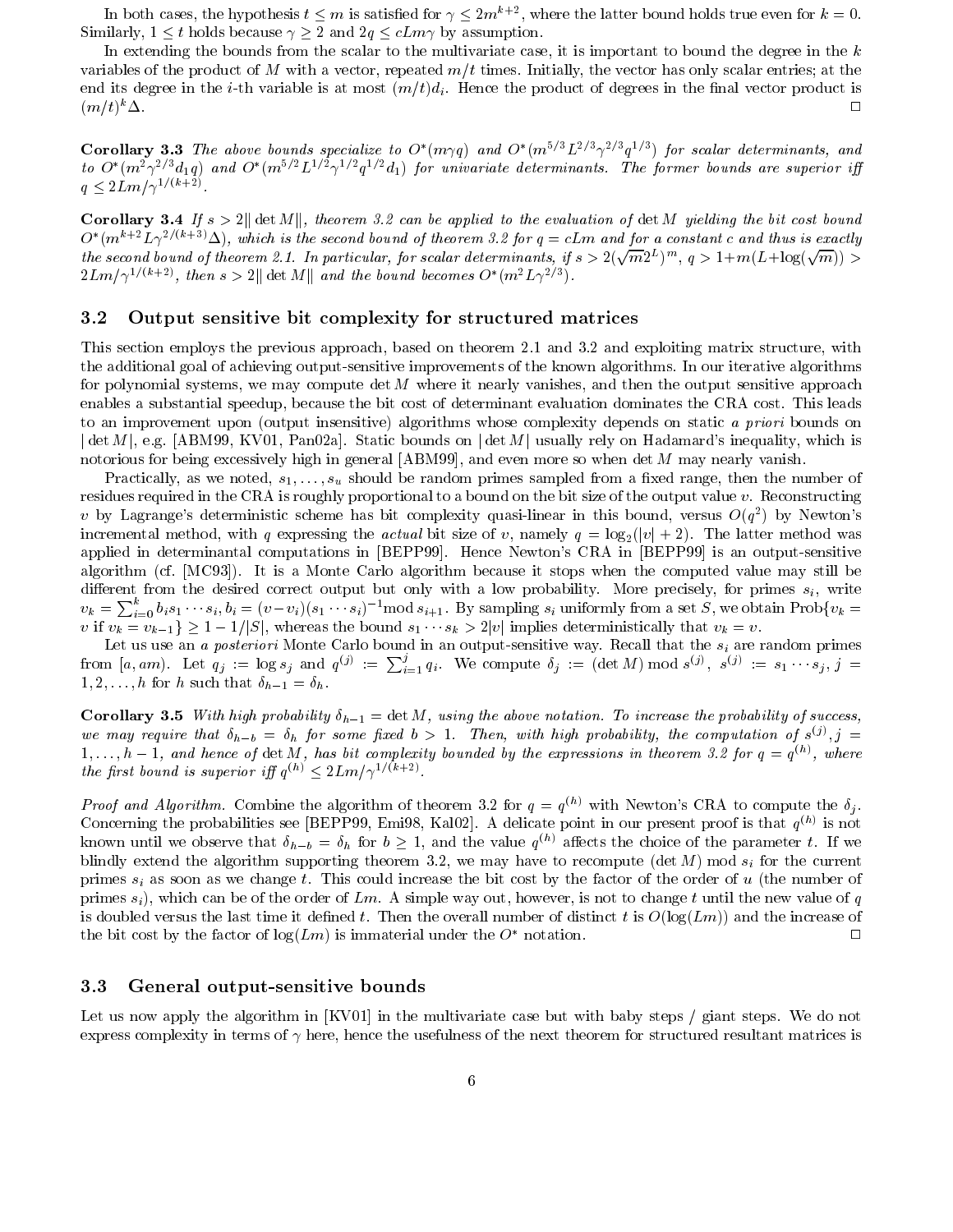limited. Nonetheless, the result is presented for completeness, since it is of independent interest and achieves record output-sensitive complexity estimates.

**Theorem 3.6** Suppose  $q \geq L$  and  $q \geq \log(c \log(mL))$  with the above notation (cf. theorem 2.1). Then det M can be computed by a Monte Carlo algorithm with the bit complexity bounded by:  $O^*(m^{k+1+(2k+5)g}L^{(k+2)g}q^{1-(k+2)g}\Delta),$ 

 $(a)$ where  $q := 2/(k^2 + 4k + 5)$ ;  $O^*(m^{k+1+(k+4)h} L^h a^{1-h} \Delta).$  $(b)$ where  $h := 2/(k^2 + 3k + 4);$  $O^*(m^{k+1+(k+2)f} q\Delta),$  $(c)$ where  $f := 2/(k^2 + 2k + 2)$ . These bounds improve theorem 2.1 for  $q \leq Lm$ ,  $q \leq Lm^{k(k+2)/(k^2+3k+3)}$ ,  $q \leq Lm^{k^2}f/2$ , respectively.

*Proof.* The estimates in section 2, namely (2) and the ensuing discussion, rely on using the bit length of the orders of Lr, Lm/t, and Lm at stages 2.2, 2.3, and 3 of the algorithm, respectively. Using the output sensitive CRA (with dynamic choice of primes separately for each of stages 2.2, 2.3, and 3), we may replace the bit length bounds by  $q$ wherever  $q \leq Lr, q \leq Lm/t$ , and  $q \leq Lm$  and then we may still satisfy the constraints  $1 \leq r \leq m/t, 1 \leq t \leq m$ . The bit complexity of stages 2.2, 2.3, and 3 becomes  $O^*(m^3r^k \min\{q, rL\}\Delta)$ ,  $O^*((m^3/r)(m/t)^k \min\{q, Lm/t\}\Delta)$ , and  $O^*(m^{k+1}t^2q\Delta)$ , respectively. As in the proof of corollary 3.5 we change the bound on the bit length of q only when this at least doubles it, and thus we limit the number of changes to  $O(\log(Lm))$ .

To prove (a), we equalize the three stages' bounds by choosing

$$
r := (m/t)^{(k+1)/(k+2)} \leq m/t, t := (m^{(2k+5)/(k+2)}L/q)^{(k+2)g/2}.
$$

Then  $t \leq m \Leftrightarrow L/q \leq m^k$ , which holds for  $k \geq 0, L \leq q$ . With no extra hypotheses, we may simply replace  $\min\{q, rL\}$  by rL and  $\min\{q, Lm/t\}$  by  $Lm/t$ , even if  $q < rL$ ,  $q < Lm/t$ , thus obtaining the bounds encountered in the context of theorem 2.1 for stages 2.2 and 2.3. The first two summands are equal due to our choice of  $r$ , and the last two summands become equal for our choice of  $t$ .

For (b), if we write  $r := m^2/t^{k+2}$ ,  $t := m^{(k+4)h/2}(L/q)^{h/2}$ , then the hypothesis  $q \leq Lm^{k(k+2)/(k^2+3k+3)}$  is equivalent to  $q \leq Lm/t$ . Therefore, we replace  $\min\{q, Lm/t\}$  by q. We also replace  $\min\{q, rL\}$  by rL, which is always possible. For the chosen values of r and t, we have  $r \leq m/t$  because  $r/(m/t) = m/t^{k+1}$ , which equals

$$
m^{1-(k+1)(k+4)/(k^2+3k+4)} \ (q/L)^{(h/2)(k+1)}
$$

This is bounded by  $m^{-kh}(q/L)^{(k+1)h/2}$ . For  $k = 0$ , we have  $q = L$ , so  $r/(m/t) \leq 1$ . Otherwise,  $k \geq 1$ . Then substitute  $q/L \leq m/t$  and obtain that

$$
\frac{r}{m/t} \le m^{(1-k)h/2} / t^{(k+1)h/2} < 1.
$$

Now observe that the choice of r makes the last two summands equal. Similarly, the choice of t makes the first and third summands equal. For this specialization,  $t \leq m$  can be established by using  $tq \leq Lm$  and  $L \leq q$  and  $t \geq 1$  by using  $q \leq mL$ .

For (c), let us write  $r := (m/t)^{k/(k+1)} \leq m/t$ ,  $t := m^{(k+2)f/2} \leq m$ ; these choices satisfy  $t, r \geq 1$ . Then the hypothesis  $q \leq Lm^{k^2}f/2$  is equivalent to  $q \leq rL$ . Since  $r \leq m/t, q \leq rL$  we have  $q \leq mL/t$ , so we can replace  $\min\{q, rL\}$  and  $\min\{q, Lm/t\}$  by q. The chosen value of r makes the first two summands in the overall bound equal. The choice of  $t$  makes the last two summands equal.  $\Box$ 

**Corollary 3.7** The theorem's bounds specialize as follows. For  $k = 0$ : (a)  $O^*(m^3 L^{4/5} q^{1/5})$ , (b)  $O^*(m^3 L^{1/2} q^{1/2})$ <br>[Kal02], and (c)  $O^*(m^3 q)$ . For  $k = 1$ : (a)  $O^*(m^{3+2/5} L^{3/5} q^{2/5} d_1)$  (b)  $O^*(m^{3+1/4} L^{1/4} q$ 

*Proof.*  $k = 0 \Rightarrow g = 2/5$ ,  $h = 1/2$ ,  $f = 1$ .  $k = 1 \Rightarrow g = 1/5$ ,  $h = 1/4$ ,  $f = 2/5$ . Substitute these values in the bounds of theorem 3.6.  $\Box$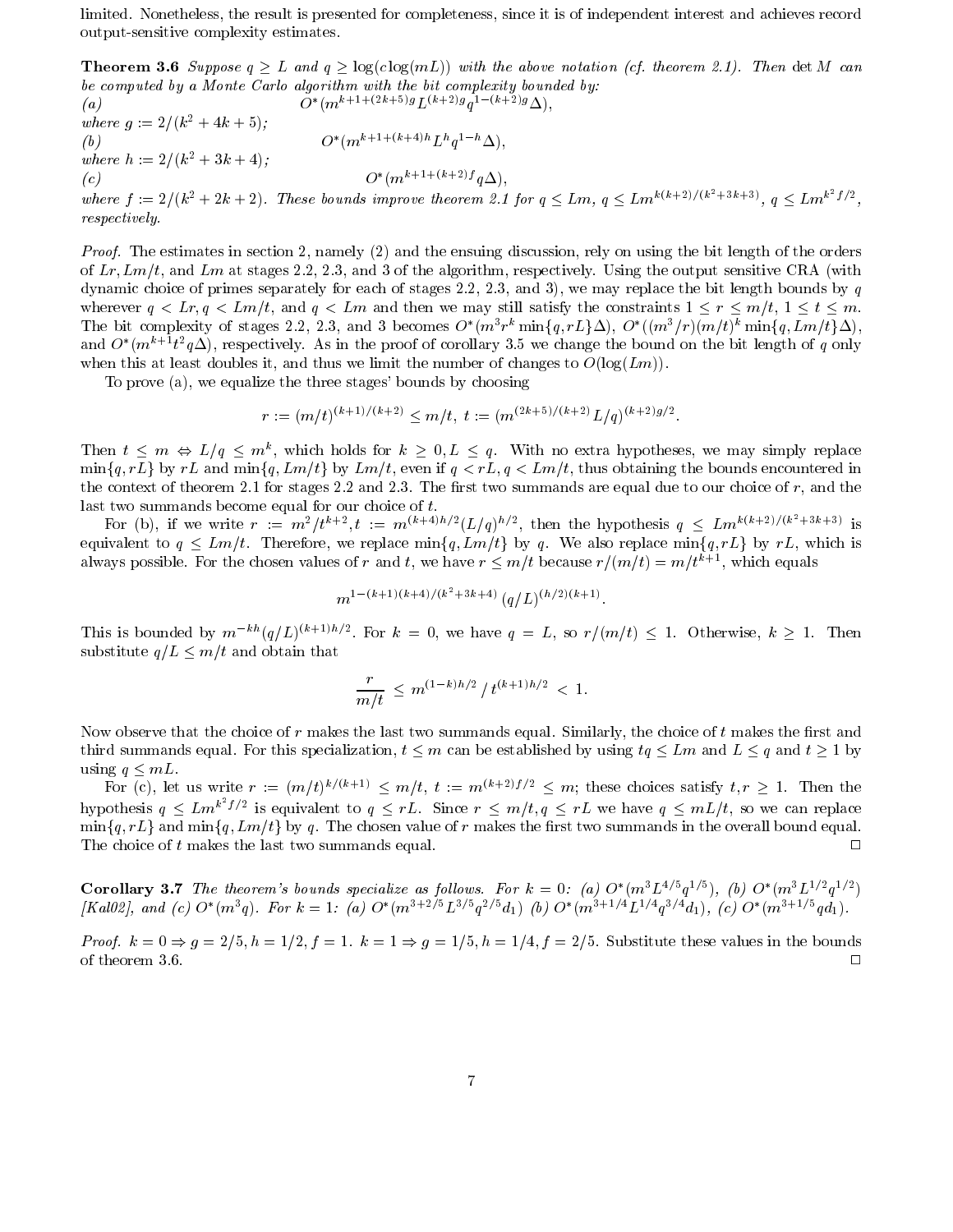#### $\boldsymbol{4}$ Resultant matrices

This section reviews matrix formulae for the resultant. For further information see [CKL89, CLO98].

Consider a system of polynomials  $f_0, \ldots, f_n \in K[x_1, \ldots, x_n]$ , i.e., in *n* affine variables, with indeterminate coefficients; typically  $K = \mathbb{Z}$  (or  $K = \mathbb{Q}$ ). Then their resultant R is an irreducible polynomial in these indeterminates. whose vanishing provides a necessary and sufficient condition for the existence of common roots of the system in a specified variety. For the classical resultant of homogeneous polynomials in  $n + 1$  variables, this variety is the projective space  $\mathbb{P}_K^n$ . For the toric resultant, it is the toric variety obtained as the closure of the torus  $(\overline{K} - \{0\})^n$ under the Veronese maps of certain monomials in a projective space of dimension usually larger than  $n$ , where K stands for the algebraic closure of  $K$ . In toric elimination theory, the polynomials can have integer exponents and each polynomial is characterized by its support (nonzero monomials) rather than its total degree.

Let us think of the  $f_i$  having symbolic coefficients. The resultant R is a homogeneous polynomial in the (symbolic) coefficients of each  $f_i$ , with integer coefficients. Its degree in the (symbolic) coefficients of  $f_i$  equals the generic number of common roots of the other n polynomials in the corresponding variety. This is given by Bézout's number or the mixed volume  $MV_j(\cdot)$ , where we consider mixed volumes of sets of j polynomials in j affine variables. Mixed volume captures the sparsity of the equations, since it depends solely on their nonzero terms. It is more general than Bézout's number in that it reduces to the latter for n dense homogeneous polynomials in  $n + 1$  variables [CLO98]. Hence the total degree of  $R$  in the input coefficients is

$$
D := \sum_{i=0}^{n} \mathcal{MV}_n(f_0, \dots, f_{i-1}, f_{i+1}, \dots, f_n).
$$
 (5)

There are two types of *resultant matrices* used to compute the resultant itself. Those of Bézout-type are discussed at the end of section 6 briefly. Most of this paper focuses on *Sylvester-type* matrices, specified by means of generic polynomials  $g_0, \ldots, g_n$  such that the map

$$
[g_0, \ldots, g_n] \mapsto [g_0, \ldots, g_n] \ M = \left[\sum_{i=0}^n g_i f_i\right]
$$

has two properties: first, it is surjective for generic  $f_i$  and, second, the dimensions of the domain and the range are equal. Generic polynomials can be thought of as having indeterminate coefficients. Then M is an  $m \times m$  Sylvestertype resultant matrix such that R det M and det  $M \neq 0$ . In the case of dense homogeneous polynomials, this is the classical Macaulay matrix. Matrix construction is independent of the coefficient values and can thus be conducted off-line; its complexity can be asymptotically smaller than that of manipulating the matrix for system solving.

M is quasi-Toeplitz, i.e., its entries depend only on  $\alpha - \beta$ , where  $\alpha, \beta$  belong to two subsets of  $\mathbb{Z}^n$  which index, respectively, the rows and columns of M. The most relevant property of such matrices is that, by [EP02, thm.5.6] (cf. [CKL89]), for a vector v and M both filled with scalars, computing  $v^T M$  and Mv takes  $O^*(mn + n\sqrt{d})$  arithmetic operations, where d is the maximum degree of  $f_i$  in any variable. Assuming  $m \geq \sqrt{d}$ , the time complexity becomes  $O^*(mn)$ ; in practice, we usually have  $m \gg d$ . Hence, by Wiedemann's algorithm with structured preconditioning and [EP02], the arithmetic complexity of computing det M is  $O^*(m^2n)$ .

We may assume,  $m > n$ , otherwise the polynomial system degenerates and its resultant can be defined by fewer than  $n+1$  polynomials. In the worst case, m grows exponentially with respect to n; typically,  $m \gg D$ . Our algorithms heavily rely on the recent *quotient formula* of  $[D'A02]$ :

$$
R = (\det M)/(\det S),
$$

which extends Macaulay's classical result to the toric case, with  $S$  being a submatrix of the Sylvester-type resultant matrix  $M$ . This formula gives a general means for computing  $R$  exactly, and leads to output-sensitive bounds. When we specialize the input coefficients in K, with  $K = \mathbb{Z}$ , the resultant is in  $\mathbb Z$  even though it is a ratio of two determinants. Furthermore,  $s = \dim S < m = \dim M$  and  $m - s = D$ ;  $m \gg D \Rightarrow s \ll m$ . The entries of M are integers of length  $\ell$ .

To use resultants for finding all isolated roots of a well-constrained polynomial system with specialized coefficients, there are two approaches. The first considers  $n+1$  input polynomials in  $x_1, \ldots, x_{n+1}$ , and regards this system as overconstrained over  $K = \mathbb{Z}[x_{n+1}]$ , where  $x_{n+1}$  is known as the *hidden variable*. No information is available a priori on the distribution of  $x_{n+1}$  in M [Man93]. Since the input coefficients are specialized,  $R(x_{n+1})$  is a univariate polynomial with degree

$$
V:=\mathrm{MV}_{n+1}(f_0,\ldots,f_n)
$$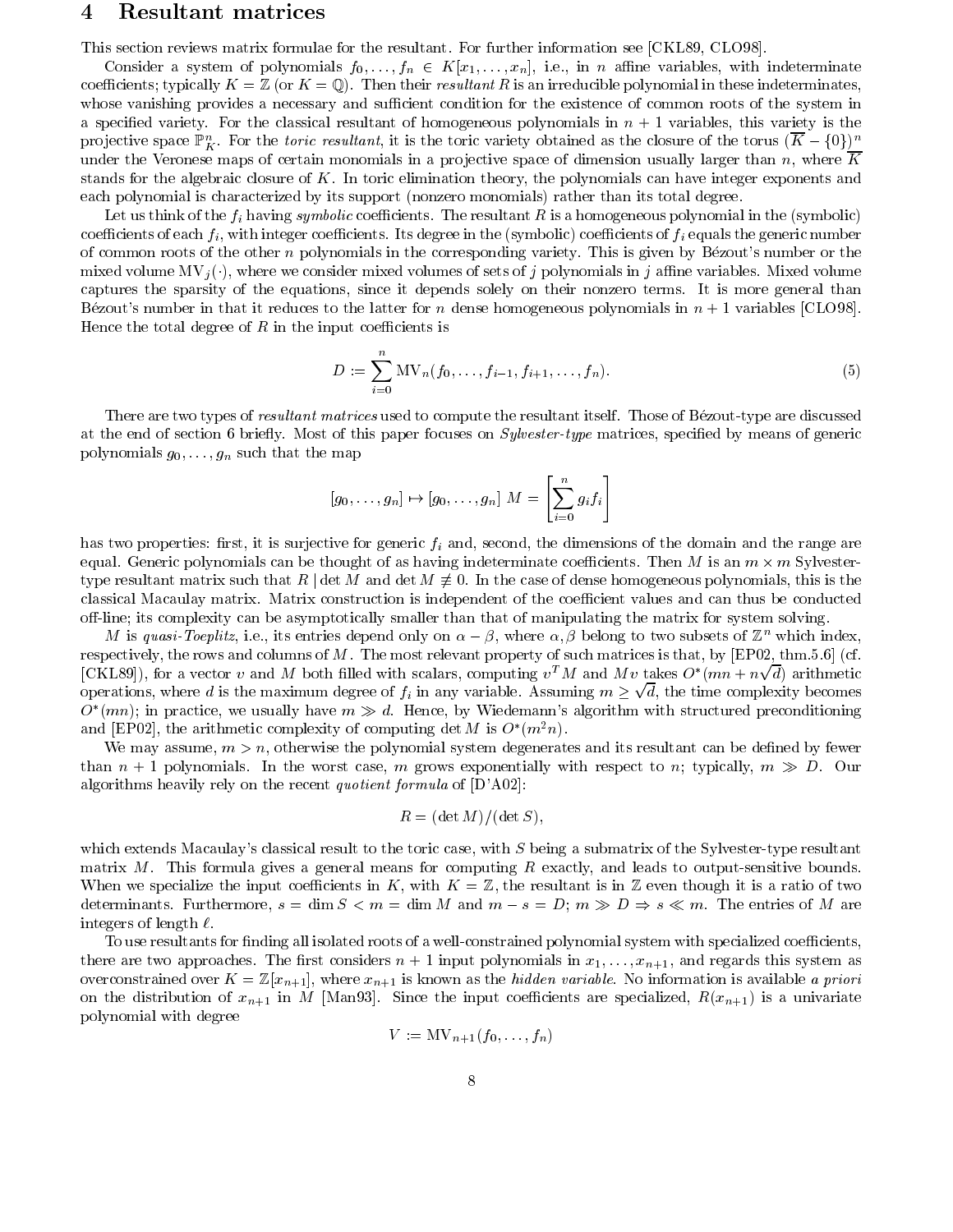in  $x_{n+1}$ . Its coefficients have bit length  $D\ell$ , due to the quotient formula in [D'A02] and definition (5). There is no a priori relation between V and D but it is safe to assume  $log V = O(D)$ . It is always the case that  $V < m$ . Some examples, for the cyclic-N family, are the following, where  $N = n + 1$  in our notation: for  $N = 4, 5, 6, 7$ , we have  $V = 16, 70, 156, 924$  and, respectively,  $m = 25, 147, 851$  and more than 3000. See [EC95] for the definition of the cyclic-N systems and more examples on the relation of  $m$  and  $V$ .

The second way to arrive at an overconstrained system, when one is given  $n$  equations, is by adding a linear polynomial  $f_0$  with indeterminate coefficients  $u_1, \ldots, u_n$ ; they play the role of the hidden variables. Then R is a polynomial in these variables, where all coefficients are specialized, and is known as the  $u$ -resultant. In certain cases, we shall consider the homogenized u-resultant, with homogenizing variable  $u_0$ . Hence the hidden variables are  $u = (u_1, \ldots, u_n)$  or  $u = (u_0, \ldots, u_n)$ . The *u*-resultant factorizes as  $R(u) = C \prod_i L_i(u)^{e_i}$ , where the  $L_i$  are linear,  $\sum_i e_i = V_0 := MV_n(f_1,\ldots,f_n)$ , and C is independent of u; notice that  $V_0 < D$ . The polynomial  $R(u)/C$  is also known as the Chow form of  $f_1, \ldots, f_n$  [CLO98]. In  $R(u)$ , the coefficients' bit length is bounded by  $D\ell$  as well as  $V_0$ times the bit length of the roots (for the output-sensitive bound).

Degeneracies constitute the Achilles' heel of Sylvester-type matrices, including Macaulay's matrix, because these matrices are constructed for indeterminate coefficients. They must eventually be specialized to their input values. and this may make the determinant vanish identically. In addition, it is possible that the resultant polynomial vanishes, due to the existence of an infinite number of common roots, thus giving no information on the isolated roots. This is a degenerate case, since most applications still require determining all isolated solutions. The proposed linear perturbations [Can90, DE01, MC92] yield a *projection operator* as the trailing coefficient of det  $M(\epsilon)/\det S(\epsilon)$ . which vanishes at the isolated roots, thus allowing their computation.

#### Resultant evaluation 5

This section studies evaluation of the scalar resultant. Let L stand for the matrix entries' bit length in general. This slightly differs from  $L = \log ||M||$  as used before, but by at most the additive term  $\log m$ , so we slightly abuse the notation for simplicity. When M contains integers, then  $L = \ell$ , the input data length. When M is univariate with  $d_1$  bounding the degree of each entry, then, after specializing the variable to an (integer) value of fixed bit size,  $L = O(d_1 + \ell)$ . In the notation of section 2, we consider only two cases:  $k = 1, d_1 \ge 1$  and  $k = n, d_1 = \cdots = d_n = 1$ .

**Problem 5.1** Compute the value of the scalar resultant  $R$ . If the resultant is a polynomial in some hidden variables, then suppose these variables have been specialized. In either case, L stands for the matrix entries' bit length.

**Lemma 5.2** If  $\gamma(A)$  denotes the arithmetic cost of multiplication of a matrix A by a vector and A' is a submatrix of A, then  $\gamma(A') \leq \gamma(A)$ .

Let  $\mu_A(X)$  and  $\mu_B(X)$  represent asymptotic arithmetic and bit complexities, ignoring polylog factors, for computing X. For instance, when  $X = R$ ,  $R(x_{n+1})$  or  $R(u)$ , the respective complexities denote those for computing the specialization of resultant R, or the uni- or multi-variate resultant polynomial  $R(x_{n+1})$  or  $R(u)$ .

In particular,  $\mu_A(R) = O^*(m^2n)$ , which follows simply since  $\gamma(M) = O^*(mn)$  by [EP02]. Notice that, by using Tellegen's reversion circuit theorem ([BCS97, thm.13.20]),  $\gamma(M)$  bounds the asymptotic cost of pre- and postmultiplication under our computational model. We justify the application of Tellegen's theorem in the appendix.

**Theorem 5.3** With the above notation, a randomized Las Vegas algorithm solves problem 5.1 with bit complexity  $\mu_B(R) = O^*(m^2 n D L)$ . A Monte Carlo algorithm solves the same problem with bit complexity  $\mu_B(R) = O^*(m^2 n g)$ . where  $q := \frac{q}{|R|} + 2$  expresses the actual bit size of the specialized resultant R.

*Proof and Algorithm.* The algorithm is based on the CRA. It requires evaluation of R mod  $s_i$ , for  $q+1$  primes  $s_i$ of logarithmic length. The discussion of the previous section implies  $q = O(\log V_{(0)} + DL)$ , where  $V_{(0)}$  stands for V or  $V_0$ , depending on whether we deal with the case of a hidden variable  $x_{n+1}$  or the u-resultant. But  $log V = O(D)$ and  $V_0 \leq D$ , as explained in the previous section. Therefore,  $q = O(DL)$ .

Apply corollary 3.3 with primes  $s_i$  such that  $\log s_i = O(\log(m \log ||M||))$  for scalar matrices M and S. The bit operation cost of each evaluation of det M is  $O^*(m\gamma \log(m \log ||M||)) = O^*(m^2 n \log \log ||M||)$ , by using the first part of the corollary for  $q = \log s_i$ . S is a submatrix of M, thus, by lemma 5.2, its determinant is computed within the same complexity as M. So the bit cost of the evaluation phase is  $O^*(m^2nq)$ .

Reconstructing the value R uses Lagrange's deterministic scheme with bit complexity quasi-linear in  $DL$ . This is dominated by the cost of evaluations since  $DL = O^*(m^2n)$ . The latter equation follows from the fact that  $D \ll m$ , and we safely assume that  $L$  is not too large.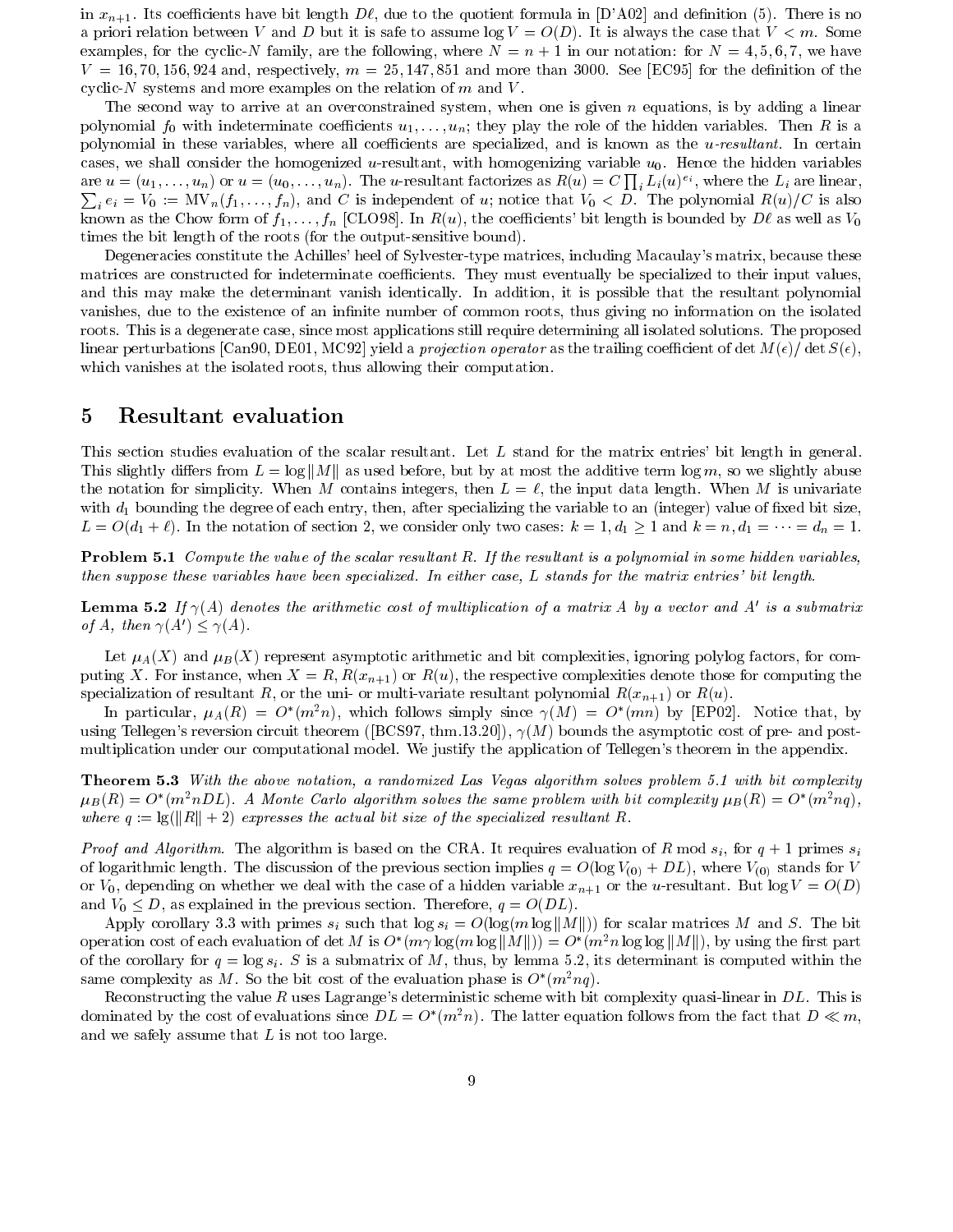For the Monte Carlo version,  $O(q)$  evaluations determine the overall complexity. The reconstruction phase has bit cost in  $O(q^2)$  by Newton's interpolation with early termination [BEPP99].  $\Box$ 

The rest of this section covers linearly perturbed resultant matrices. The numerator is denoted by  $M(\epsilon)$  $M_0 + \epsilon M_1$  where det  $M(\epsilon) = \epsilon^k D_k + \cdots + \epsilon^m D_m$ . The bit length of the integer entries of  $M_1$  is assumed the same as that of the input  $M_0$ , denoted L. The perturbation guarantees that  $D_k \neq 0$  for some  $m \geq k \geq 0$ ; typically,  $m \gg k$ . The perturbed denominator is det  $S(\epsilon) = \epsilon^{s} S_s + \cdots + \epsilon^{t} S_t$ , with  $S_t \neq 0$  such that  $s \geq t \geq 0$ . By the divisibility of the (perturbed) determinants,  $t \leq k$ . The degree and coefficient length of the projection operator are bounded by the respective quantities of the resultant.

It is possible that M, S contain indeterminate(s)  $x_{n+1}$  or  $u_1, \ldots, u_n$ . In this section, all indeterminates are specialized such that  $D_k S_t \neq 0$ .

**Problem 5.4** Assume the resultant evaluates to zero. Compute the value of the trailing coefficient of the perturbed resultant, namely  $D_k/S_t$ , when both numerator and denominator matrices are perturbed with respect to  $\epsilon \to 0^+$ .  $D_k \neq 0$  and  $S_t \neq 0$  are the trailing  $\epsilon$ -coefficients in det  $M(\epsilon)$  and det  $S(\epsilon)$ , respectively.

It is known that k can be found by binary search in [0, m] with bit complexity m  $\log m\mu_A(\det M) = O^*(m\mu_A(\det M)).$ [DE01, lem.5.1]. It is realistic to suppose  $k = O(L\sqrt{m/n})$ :

**Lemma 5.5** There is a Las Vegas randomized algorithm that determines k with bit complexity in  $O^*(m^2nDLk)$ . and t in  $O^*(m^2nDLt)$ . There is a Monte Carlo algorithm that determines k with bit complexity in  $O^*(m^2nk)$ , and t in  $O^*(m^2nt)$ .

*Proof and Algorithm.* The algorithm computes  $O(\log k)$  univariate polynomials det  $M(\epsilon)$  mod  $\epsilon^h$ , for  $h = 1, 2, 4, 8, \ldots$ Each such computation has bit complexity bounded by that of computing the scalar det M multiplied by  $O^*(h)$ . Then it suffices to apply theorem 5.3. The same algorithm works for computing t from matrix  $S(\epsilon)$ .

In the Monte Carlo approach, first randomly specialize  $\epsilon \mapsto r_0$ . Clearly,  $h \leq k \Rightarrow (\det M(r_0)) \mod r_0^h = 0$ , whereas  $h > k \Rightarrow (\det M(r_0)) \mod r_0^h \neq 0$ , with a high probability. Supposing  $r_0$  is sufficiently small compared to det  $M(r_0)$ , we deduce that  $(\det M(r_0))$  mod  $r_0^h$  is uniformly distributed in  $[0, r_0^h)$  so that the probability of error is  $1/r_0^h$ . Therefore,  $(\det M(r_0))$  mod  $r_0^h \neq 0$  implies  $h > k$ , otherwise the algorithm decides that  $h \leq k$ ; the test can be repeated with different random values of  $r_0$  in order to decrease the error probability.

The algorithm performs a constant number of tests on whether det  $M(r_0) = 0$  mod  $r_0^h$ , for each h where  $h =$  $1, 2, 4, 8, \ldots$  takes  $O^*(\log k)$  values. Each test is performed modulo an integer s of bit size  $h \leq k$ . So we can apply the first part of corollary 3.3, due to the bound on k. Hence the overall cost is  $O(m\gamma k \lg k)$ , where  $\log s = \Theta(k)$ . Finally, use  $\gamma = O^*(mn)$ .

 $\Box$ 

The algorithm supports an analogous complexity bound for computing t, by replacing  $k$  by  $t$ .

The CRA-based algorithm in [DE01] can be adapted to the quotient formula to support bit complexity  $O^*((k$  $t\mu_A(\det M) mL = O^*(km^3nL)$  for problem 5.4 provided k, t have been computed. Without knowing k, t, it is still possible to solve this problem by the approaches discussed in the next section, all of them with bit complexity proportional to  $m^3$ . We next show the solutions with a smaller bit cost and with no a priori knowledge of k, t.

**Corollary 5.6** There exists a Las Vegas algorithm for problem 5.4, with bit complexity  $O^*(km^2nDL)$ . There exists a Monte Carlo algorithm for the same problem, with bit complexity  $O^*(m^2 nq)$ , where  $q := \lg(|D_k/S_t| + 2)$ .

*Proof and Algorithm.* For the Las Vegas method, we perform the computation with symbolic  $\epsilon$ , modulo  $\epsilon^h$ ; this adds the factor  $O^*(h)$  to the complexity estimates for determinant evaluation, for each candidate  $h = 1, 2, 4, 8, \ldots$ , until h reaches or exceeds  $k-t$ , which is the degree corresponding to the trailing coefficient. There are about  $log(k-t)$ evaluations. Therefore the bit complexity equals that of evaluating R, multiplied by  $O^*(k-t)$ . The claim follows by dropping the dependence on  $t$  for simplicity.

The Monte Carlo approach first computes  $k, t$  by applying the algorithm of the previous lemma separately to the numerator and denominator. We then apply the CRA with  $O(q)$  evaluations. Then corollary 3.3 gives an overall bound of  $O^*(m^2nq)$  for the Monte Carlo algorithm. The latter cost dominates the complexity of computing k, t, because we may suppose  $k = O^*(\log |D_k/S_t|)$ .  $\Box$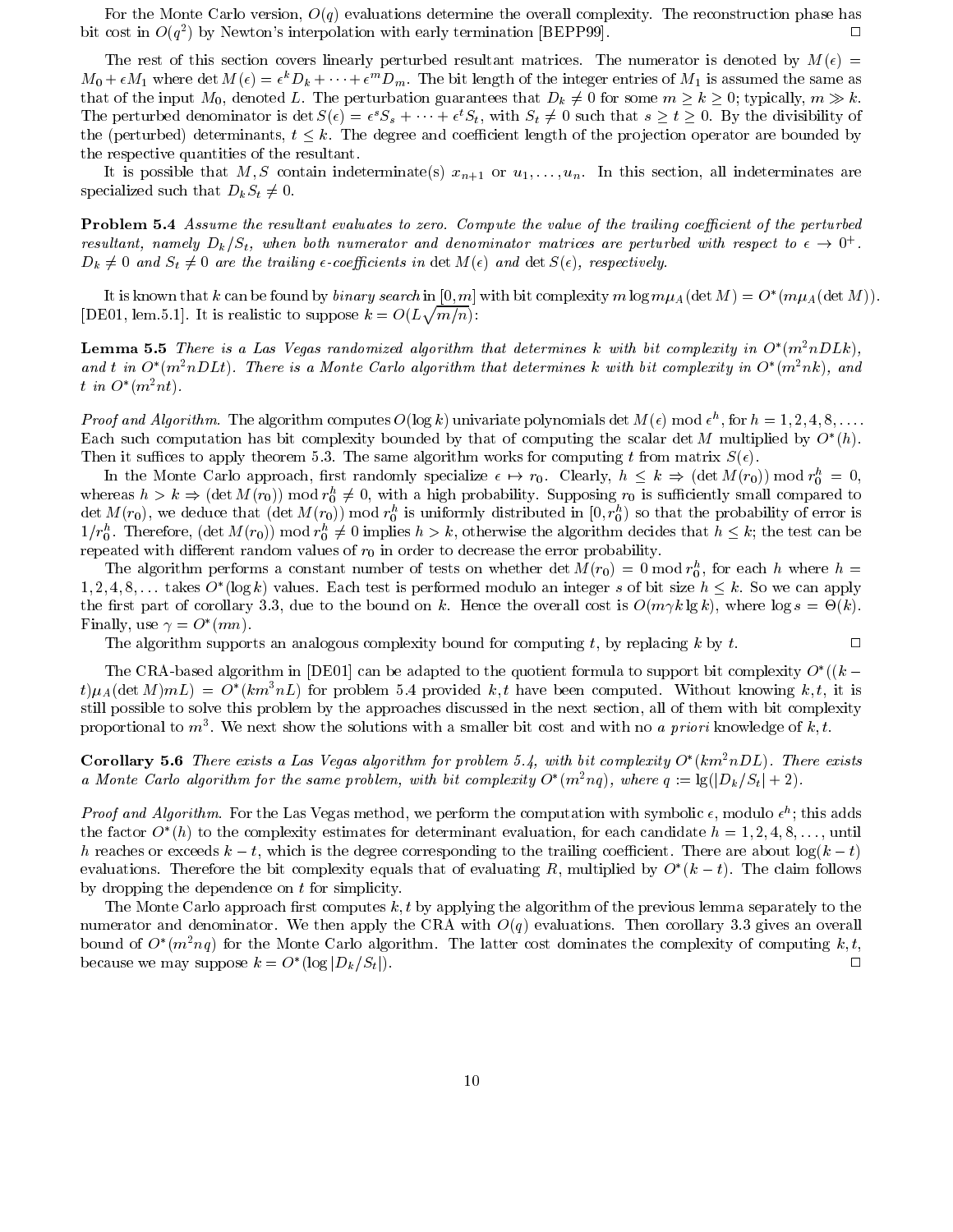#### 6 Resultant expansion

This section studies the problem of computing the resultant as a uni- or multi-variate polynomial, assuming it is a nonzero polynomial.

**Problem 6.1** Assume the entries of resultant matrix M lie in  $\mathbb{Z}[x_{n+1}]$ , with coefficients of size  $\ell$ . Then  $R(x_{n+1}) =$  $\det M(x_{n+1})/\det S(x_{n+1})$ . Compute the polynomial  $R(x_{n+1})$ , of degree V, in the monomial basis.

**Corollary 6.2** Problem 6.1 can be solved by a Las Vegas algorithm with bit complexity  $O^*(m^2nVD\ell)$  and by a Monte Carlo algorithm with bit complexity  $O^*(m^2nVq)$ , where q expresses the actual bit size of the specializations of  $R(x_{n+1})$ .

*Proof and Algorithm.* We use Toom's standard evaluation-interpolation over  $V + 1$  integer values (see [Too63], [Ber02]). Each resultant value is computed with bit complexity  $\mu_B(R)$ , given by theorem 5.3, with  $L = \ell$ . The interpolation phase reduces to solving a transposed Vandermonde system, with arithmetic complexity  $O^*(V)$  [Pan01], and its cost is dominated by the evaluation cost. If, instead, we apply the Monte Carlo version of theorem 5.3, we obtain the bound in terms of  $q$ .

Next consider the u-resultant. It is possible to factor out of det  $M(u)$  the minor det Q, where Q is the largest square submatrix of  $M(u)$  filled with scalars. In general, Q contains S as a proper submatrix.

**Problem 6.3** Compute  $R(u) = \det M(u) / \det Q$ , of total degree  $V_0$ , in the monomial basis. Q is a submatrix of M containing scalars, such that dim  $Q = m - V_0$ .

It is possible to apply theorem 2.1 for  $k = n + 1$  variables yielding a bound proportional at least to  $m^{n+3}$ . This bound grows as much as exponentially in  $n^2$  because m may be exponential in n. Our bounds reduce this exponent of  $m$ .

**Corollary 6.4** If h' is the actual support cardinality of  $R(u)$  and q the maximum bit length of its specializations, then a Monte Carlo algorithm for problem 6.3 has bit complexity  $O^*(h'nV_0\mu_B(R)) = O^*(h'm^2n^2V_0q)$ .

Proof and Algorithm. Zippel's sparse interpolation algorithm [CKL89, Zip93] leads to an output-sensitive Monte Carlo solution: its cost depends on the *actual* support cardinality, denoted by  $h' \leq h$ . The bottleneck is the evaluation stage, which requires  $O^*(h'nV_0)$  integer values, each computed with complexity  $\mu_B(R)$  as in theorem 5.3 by a Monte Carlo algorithm. The interpolation cost is dominated by the evaluations.  $\Box$ 

The algorithms discussed above can be readily extended to the case that the resultant polynomial is identically zero. Then, one wishes to compute the trailing coefficient of the perturbed resultant in one or  $n+1$  hidden variable(s) when both numerator and denominator are perturbed by  $\epsilon \to 0^+$ . The sought polynomial, known as a projection operator, equals  $D_k(x_{n+1})/S_t(x_{n+1})$  or  $D_k(u)/S_t(u)$ , respectively. The precise algorithms and their complexities are based on those supporting corollaries 5.6 and 6.4, but are omitted here for the sake of being concise.

In computing the Bézout-type resultant matrices, the bottleneck is expanding the determinant of an  $(n+1)$ dimensional matrix, which contains the discrete differentials of the input polynomials  $f_i$ ,  $i = 0, \ldots, n$ , in 2*n* variables [Mou98, Zip93]. The coefficients have bit length  $\ell$  and, when all variables are specialized to scalars of fixed length, the bit size of the matrix entries is  $L = O(dn + \ell)$ , where d bounds the degree of  $f_i$  in each variable. The number of terms in the determinant is bounded by  $n!d^n = O((nd/e)^n)$ . Hence, a sparse interpolation method like those used above has bit complexity in  $O^*((nd/e)^n(d+\ell))$  by theorem 2.1.

#### Algebraic system solving 7

This section first examines methods for numerical approximation of a specific coordinate of the zeros, e.g. the  $(n+1)$ st coordinate, by solving the univariate resultant  $R(x_{n+1})$ . The second problem under examination is to compute the zeros of a zero-dimensional polynomial system, which is equivalent to factoring the u-resultant  $R(u)$ . These problems signal the involvement of numerical approximation algorithms. This is typical for multivariate polynomial root-finding: symbolic techniques are used at the first stage, which can be viewed as preconditioning, followed by numerical approximation techniques at the final stage.

Let us consider the case of a hidden variable  $x_{n+1}$ . If we have computed the coefficients of  $R(x_{n+1})$  with respect to the monomial basis, we may solve the next problem by a variety of available numerical methods (e.g. [BP03, McN93, Pan97, Pan02b] and their references), but practically one may prefer to rely on computing polynomial values rather than the coefficients. Alternative exact-computation methods for root isolation are too expensive.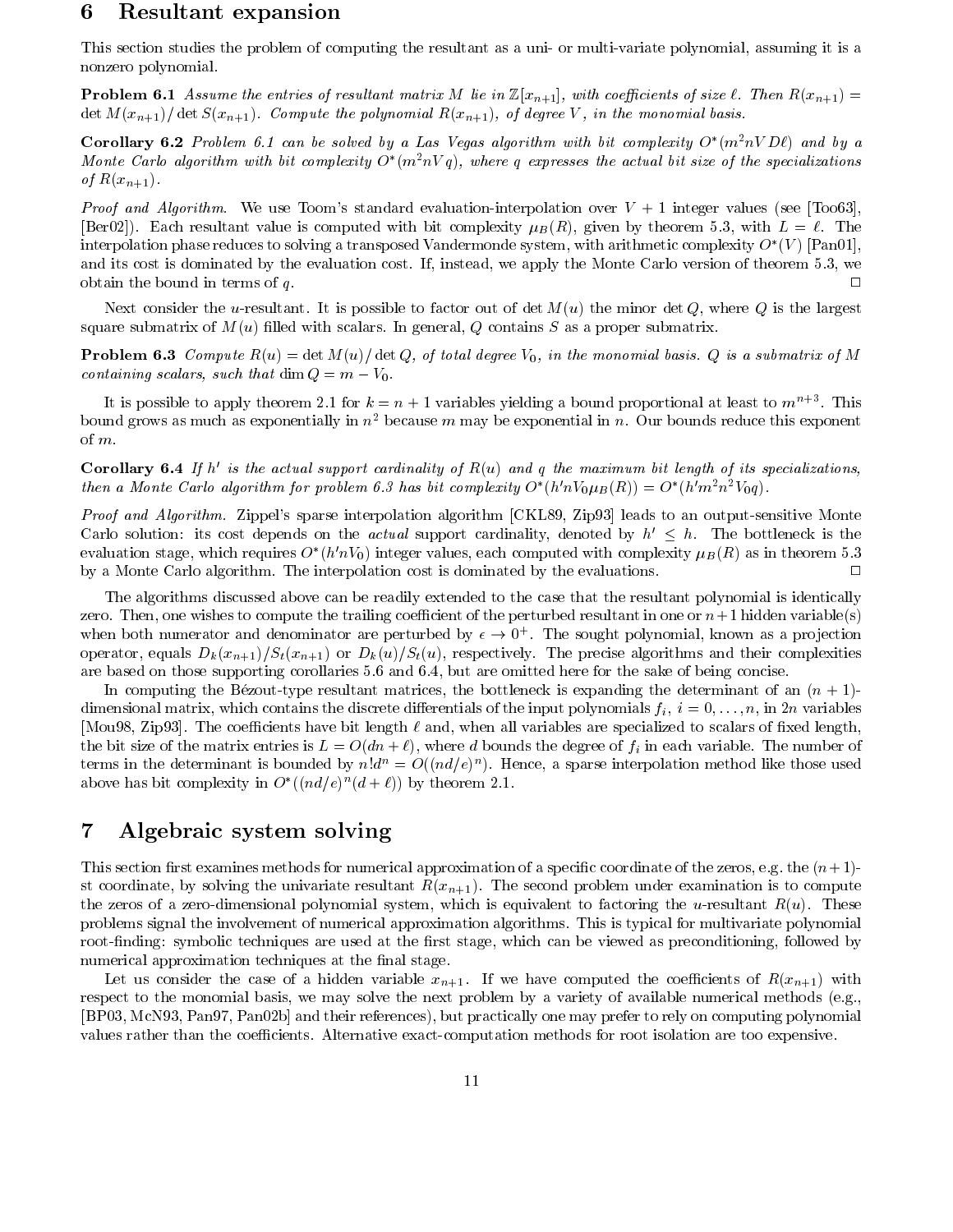**Problem 7.1** When  $R(x_{n+1}) = \det M(x_{n+1})/\det S(x_{n+1})$ , approximate all (or some of) its zeros with output error tolerance  $\tau = 2^{-b}$ , without expanding it in the monomial basis. This yields one coordinate of all common roots of an algebraic system.

Most popular polynomial root finders recursively update the current approximations to all (or one) root(s) of  $R(x_{n+1})$  based on recursive evaluation of  $R(x_{n+1})$  and possibly  $R'(x_{n+1}) = dR/dx_{n+1}$  at these approximation points. Weierstrass' approach approximates all roots. It uses a multidimensional Newton iteration for solving Viete's system. Its variants include Durand-Kerner's, Aberth's, Farmer-Loizou's, Maehly's, and Werner's algorithms. They converge rapidly for any input polynomial as is testified by the decades of extensive practical computations. Hence we may practically assume that the number of iterations by these algorithms is expressed by  $O(\log b)$ ,  $\tau = 2^{-b}$  denoting the root coordinates error tolerance, even though only proofs of the superlinear local convergence are available. At every iteration, the complexity is dominated by the cost of computing the values of  $R$  (in Durand-Kerner's) as well as R' (in the other algorithms) at  $O(V)$  points. Initial approximations to the roots can be chosen heuristically; a customary choice consists of equally spaced points on a large circle centered at the origin.

Alternatively, our resultant evaluation techniques can be combined with Jenkins-Traub's, modified Laguerre's, or modified Newton's algorithms for computing a single root. None of these algorithms offers any guarantee of fast global convergence for high-degree polynomials, but their current versions converge quite well in practice. These algorithms can be recursively extended to the next roots via implicit deflation.

To apply the results of previous sections, we need to scale the variable when the iterative procedure is near the root in order to make the matrix entries integral. To approximate the root within  $\tau = 2^{-b}$ , we have to scale the matrix by  $\tau$ . Then the bit precision factor  $\log |\det M|$  in our cost bounds grows by an additive term of at most mb. The l factor grows by an additive term b which is absorbed in the  $O^*()$  notation.

**Theorem 7.2** A Las Vegas iterative method, based on the Durand-Kerner algorithm, solves problem 7.1 for all roots by using  $O^*(m^2nDV(\ell+m b))$  bit operations. A Monte Carlo algorithm for the same problem uses  $O^*(m^2nV(q+m b))$ bit operations, where  $q := \frac{q}{|R(x_{n+1})|} + 2$ . If only a subset of  $\rho$  roots must be output, then the Jenkins-Traub algorithm yields a Las Vegas and a Monte Carlo method with the respective bit costs above multiplied by  $\rho/V$ .

*Proof and Algorithm.* The number of iterative steps of a rootfinder is  $O(log b)$ . For evaluating R, we may use the Las Vegas algorithm supporting theorem 5.3 with complexity  $\mu_B(R)$ , with  $L = \ell + mb$ . Then the overall cost is  $O^*(V\mu_B(R)\log b)$  bit operations. This yields a bound of  $O^*(m^2nDV(\ell\log b + mb))$  bit operations. Since  $\ell \log b + mb = O^*(\ell + mb)$ , we arrive at the claim.

We may also apply the Monte Carlo algorithm of theorem 5.3.

 $\Box$ 

In order to use algorithms that require the derivative values, we may represent the Las Vegas algorithm of theorem 5.3 by a *straight-line program (SLP)*, i.e., without branching. SLPs define a polynomial by the black box for its (and its derivative) evaluation rather than its coefficients. Then, evaluating  $R'$  has the same cost (up to an extra factor of 4) as evaluating R [BCS97]. This is needed in all algorithms of the Weierstrass type except Durand-Kerner's, and those of Newton type, except Jenkins-Traub's. In fact, Laguerre's method requires second order derivatives, which multiplies the complexity by 16, but offers convergence of the 4th order.

**Corollary 7.3** All algorithms of the Weierstrass or Newton type mentioned above yield Las Vegas methods for solving the respective problems of the previous theorem. Their bit complexity in the SLP model is equal to that of the respective Las Vegas algorithm of the previous theorem.

Now we consider the u-resultant approach, supposing resultant matrices  $M(u)$ , S are available, where S contains only scalars. Recall that the factors of the  $u$ -resultant are in bijective correspondence with the vectors representing the common roots of the input algebraic system. Given its coefficients in the monomial basis, the u-resultant can be factorized by standard methods (e.g., [Zip93]). This can be rather expensive, therefore we wish to rely only on its values.

**Problem 7.4** With no expansion in the monomial basis, express the factors of  $R(u) = \det M(u)/\det S$ , where  $u=(u_0,\ldots,u_n).$ 

The primitive-element method of [Can88] expresses the factors of  $R(u)$ , and hence all affine roots, via the roots of a univariate polynomial and a set of  $n$  univariate rational expressions. The latter expressions, when specialized at the roots of the polynomial, yield the roots of the system. This means of expressing the roots implicitly can be particularly useful, for instance, if they have to be compared to other algebraic numbers or if we wish to store all roots in order to compute only a small number of them upon demand later on.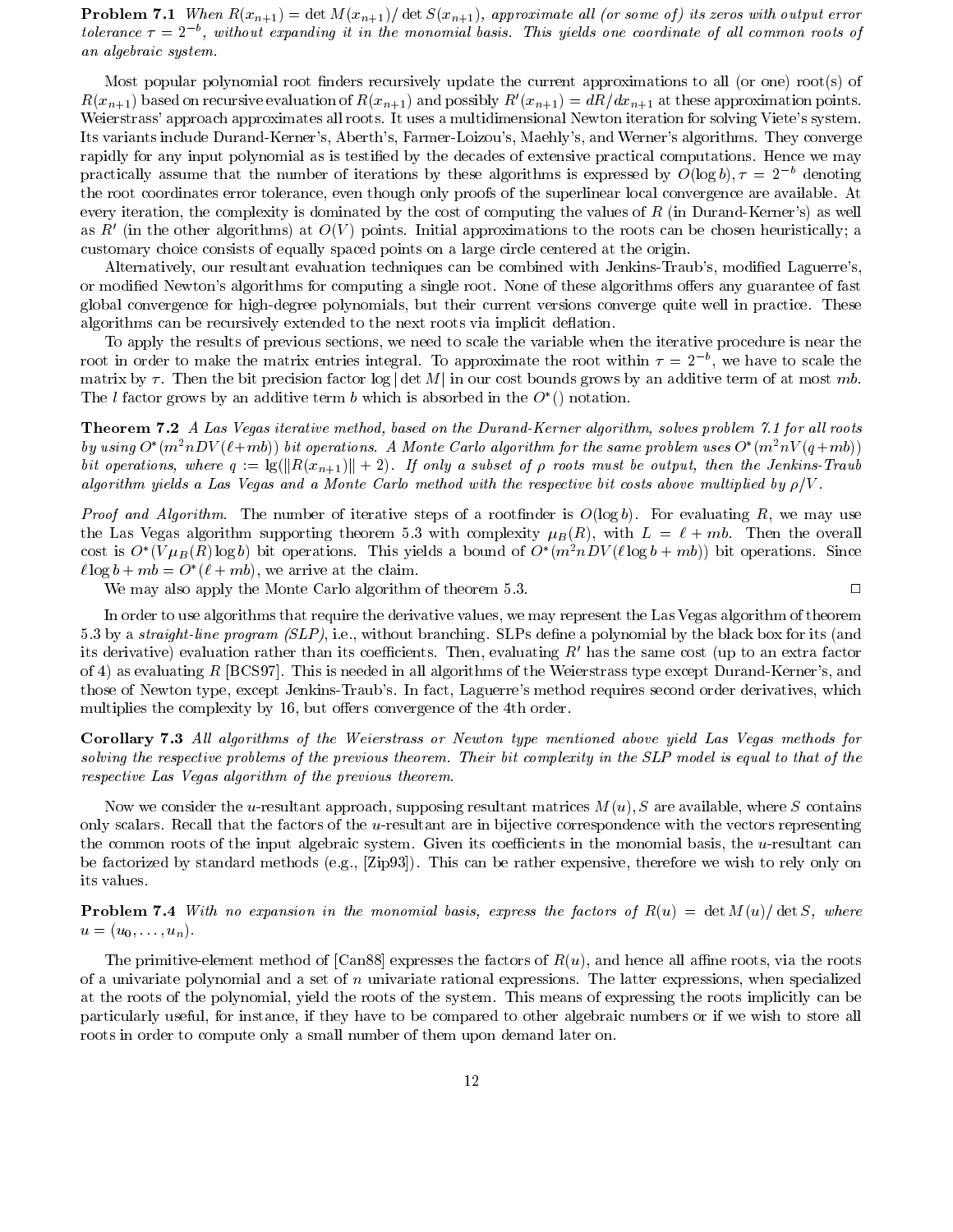**Theorem 7.5** There is a Monte Carlo algorithm that solves Problem 7.4 by the primitive-element method (i.e., by computing n rational expressions and a univariate polynomial as above) with bit complexity  $O^*(m^2n^2V_0 \log ||R(u_0)||)$ , where  $\log \|R(u_0)\|$  bounds the bit length of the coefficients of the polynomials obtained by specializing the  $u_1,\ldots,u_n$ in  $R(u)$ . This yields a description of all common roots of an algebraic system. The same results are achieved with a Las Vegas algorithm with bit complexity  $O^*(m^2n^2V_0^2D\ell)$ .

*Proof and Algorithm.* The primitive-element algorithm of [Can88] (or the black-box method of [KT88]) reduces factoring to the computation and manipulation of  $2n+1$  univariate polynomials in  $u_0$ , denoted by  $R^0, R_i^+, R_i^-, i =$  $1, \ldots, n$ . For details, see the proof of lemma 2.2 in [Can88]. Each new polynomial is defined by specializing the variables  $u_1, \ldots, u_n$  to randomly selected constants, hence yielding univariate polynomials in  $u_0$ . These polynomials have degree  $V_0$ . Their output-sensitive coefficient length is in  $O(\log ||R(u_0)||)$ . Another bound on this length is  $V_0$ times the length of the coefficients in  $R(u)$ , hence  $O(V_0 D\ell)$ .

We may compute any univariate polynomial via  $V_0 + 1$  evaluations, each by applying the Monte Carlo version of theorem 5.3. The total bit complexity for expanding the  $2n+1$  polynomials is  $O^*(m^2n^2V_0q)$ . Here q expresses the sum of the input and the output bit sizes which is asymptotically equal to the actual bit size of the coefficients of the univariate polynomials, expressed by  $\log ||R(u_0)||$ .

The primitive-element algorithm computes the first subresultant of the square-free parts of  $R_i^+(u_0)$  and  $R_i^-(u_0)$ , for  $i = 1, ..., n$ , and reduces the computed polynomials modulo  $R^0(u_0)$ . These steps have complexity dominated by the  $O(n)$  univariate GCD computations, each with bit complexity in  $O(V_0^2 D \ell)$  if we use FFT. The total complexity of these steps is dominated by the cost of computing the  $2n + 1$  univariate polynomials. This procedure yields n univariate rational functions, whose specializations at the roots of  $R^0(u_0)$  yield the original system's common zeros.

The Las Vegas version of this algorithm is obtained by applying the Las Vegas version of theorem 5.3. Then, in the above bounds, we let  $q = V_0 D\ell$  and the claim follows.  $\Box$ 

**Corollary 7.6** There is a Las Vegas algorithm that solves Problem 7.4 by numerically approximating the factors of the u-resultant with bit complexity  $O^*(m^2nV_0(m\beta + \log ||R(u_0)||))$ , where  $\log ||R(u_0)||$  is as above and  $\beta$  bounds the output precision of the factors' coefficients. This yields a Las Vegas algorithm for algebraic system solving with the same complexity, where  $\beta$  bounds the output precision of the roots' coordinates.

*Proof and Algorithm.* We start with the primitive-element algorithm supporting theorem 7.5 which computes a univariate polynomial  $R^0(u_0)$  and n univariate rational expressions in  $u_0$ . When the latter are specialized at the roots of  $R^0(u_0)$ , they yield the factors' coefficients, i.e., the system's common zeros. The most expensive step here is solving  $R^0(u_0)$  by the Monte Carlo algorithm of theorem 7.2, in  $O^*(m^2nV_0(q\log\beta+m\beta))$  bit operations. Recall that the additive factor  $m\beta$  is due to the scaling of M in order to obtain the output with  $\beta$  bits. Moreover, the  $\log \beta$ factor disappears from the final bound, as in the proof of theorem 7.5.

Now  $q = \log ||R(u_0)|| + \beta$ , and due to the  $O^*(\cdot)$  notation, the bound stated at the claim follows. Observe that this complexity dominates that of the Monte Carlo algorithm supporting theorem 7.5.

The factors' coefficients give the system's roots, which can be checked by substitution into the given equations. The cost of this verification step is dominated, thus yielding a certified randomized method.  $\Box$ 

### References

- [ABM99] J. Abbott, M. Bronstein, and T. Mulders. Fast deterministic computation of determinants of dense matrices. In Proc. ACM Intern. Symp. on Symbolic and Algebraic Computation, pages 197–203, 1999.
- $[AHU74]$ A.V. Aho, J.E. Hopcroft, and J.D. Ullman. The Design and Analysis of Computer Algorithms. Addison-Wesley, Reading, Mass., 1974.
- $[BCS97]$ P. Bürgisser, M. Clausen, and M.A. Shokrollahi. Algebraic Complexity Theory. Springer, Berlin, 1997.
- [BEPP99] H. Brönnimann, I.Z. Emiris, V. Pan, and S. Pion. Sign determination in Residue Number Systems. Theoretical Computer Science, Special Issue on Real Numbers and Computers, 210(1):173–197, 1999.
- $[Ber02]$ D.J. Bernstein. Multidigit arithmetic for mathematicians. Adv. in Applied Math., 2002. To appear.
- $[BGY80]$ R.P. Brent, F.G. Gustavson, and D.Y.Y. Yun. Fast solution of Toeplitz systems of equations and computation of Padé approximations. J. Algorithms, 1:259-295, 1980.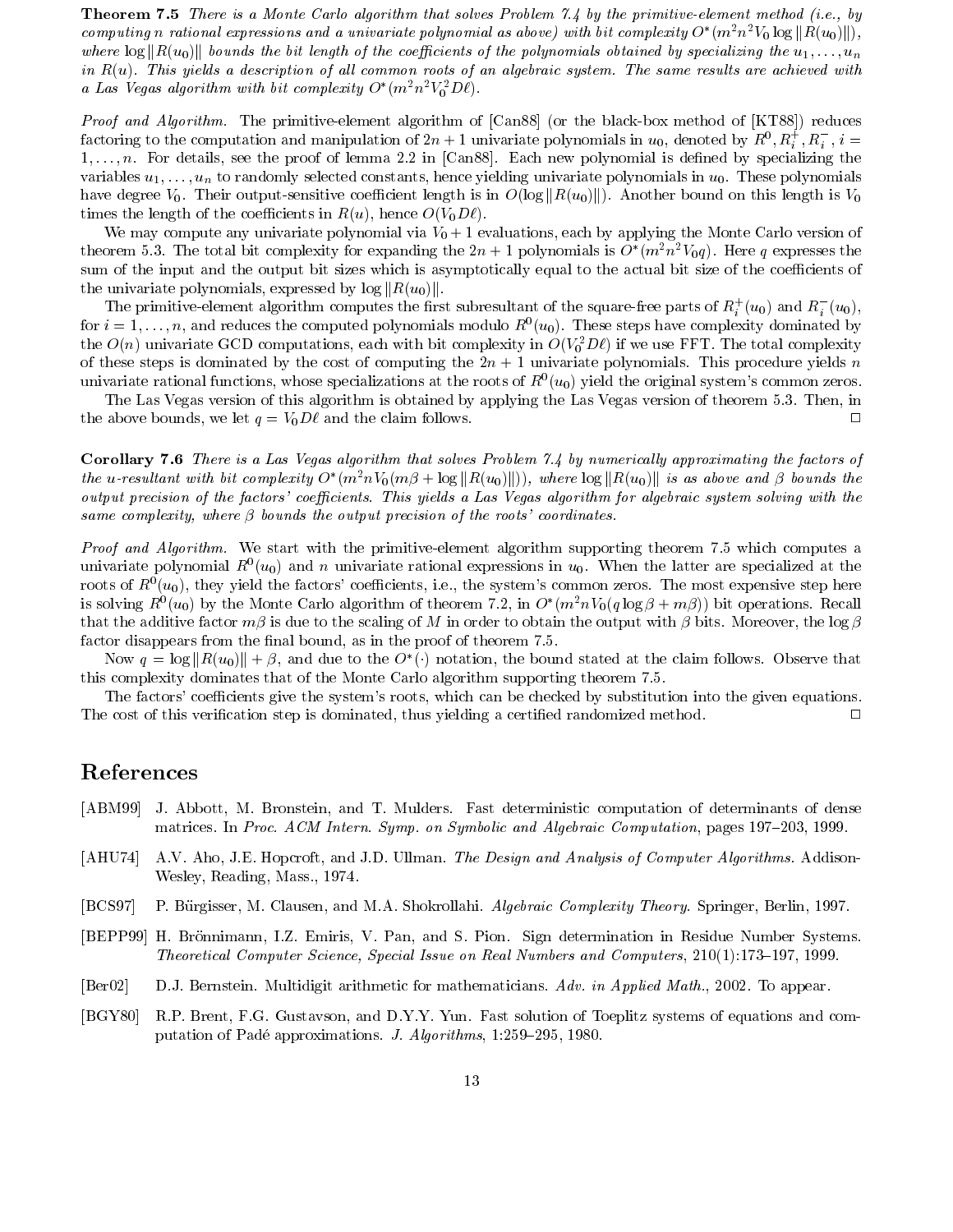- $[BP03]$ D. Bini and V.Y. Pan. *Polynomial and Matrix Computations*, volume 2: Selected Topics. Birkhäuser, Boston, 2003. To appear.
- $[Can88]$ J. Canny. Some algebraic and geometric computations in PSPACE. In Proc. ACM Symp. Theory of *Computing*, pages  $460-467$ , 1988.
- $[Can90]$ J. Canny. Generalised characteristic polynomials. J. Symbolic Computation, 9:241-250, 1990.
- J.F. Canny, E. Kaltofen, and Y. Lakshman. Solving systems of non-linear polynomial equations faster.  $[CKL89]$ In Proc. ACM Intern. Symp. on Symbolic & Algebraic Comput., pages  $121-128$ , 1989.
- $[CLO98]$ D. Cox, J. Little, and D. O'Shea. Using Algebraic Geometry. Number 185 in Graduate Texts in Mathematics. Springer-Verlag, New York, 1998.
- $[D'AO2]$ C. D'Andrea. Macaulay-style formulas for the sparse resultant. Trans. of the AMS, 354:2595-2629, 2002.
- $[DE01]$ C. D'Andrea and I.Z. Emiris. Computing sparse projection operators. In Symbolic Computation: Solving Equations in Algebra, Geometry, and Engineering, volume 286 of Contemporary Mathematics, pages 121-139, Providence, Rhode Island, 2001. AMS.
- $[EC95]$ I.Z. Emiris and J.F. Canny. Efficient incremental algorithms for the sparse resultant and the mixed volume. J. Symbolic Computation,  $20(2):117-149$ , 1995.
- W. Eberly, M. Giesbrecht, and G. Villard. Computing the determinant and Smith form of an integer  $[EGV00]$ matrix. In Proc. Annual IEEE Symp. Foundations of Comp. Sci., pages 675–685. IEEE Computer Society Press, Los Alamitos, Calif., 2000.
- $[Emi98]$ I.Z. Emiris. A complete implementation for computing general dimensional convex hulls. Intern. J. Computational Geometry & Applications, Special Issue on Geometric Software,  $8(2):223-253$ , 1998.
- $[EP02]$ I.Z. Emiris and V.Y. Pan. Symbolic and numeric methods for exploiting structure in constructing resultant matrices. J. Symbolic Computation, 33:393-413, 2002.
- $[Ka102]$ E. Kaltofen. An output-sensitive variant of the baby steps/giant steps determinant algorithm. In Proc. ACM Intern. Symp. on Symbolic & Algebraic Comput., pages 138-144. ACM Press, New York, 2002.
- $[KP91]$ E. Kaltofen and V.Y. Pan. Processor efficient parallel solution of linear systems over an abstract field. In Proc. 3rd Ann. ACM Symp. on Parallel Algorithms and Architectures, pages 180–191. ACM Press, New York, 1991.
- $[KS91]$ E. Kaltofen and B.D. Saunders. On Wiedemann's method for solving sparse linear systems. In H.F. Mattson, T.Mora, and T.R.N. Rao, editors, Proc. Intern. Symp. Applied Algebra, Algebraic Algorithms and Error-Correcting Codes, volume 539 of Lect. Notes in Comp. Science, pages 29–38, Berlin, 1991. Springer-Verlag.
- [KT88] E. Kaltofen and B.M. Trager. Computing with polynomials given black boxes for their evaluations: Greatest common divisors, factorization, separation of numerators and denominators. In Proc. IEEE Symp. Foundations of Computer Science, pages 296–305. IEEE Comp. Society Press, Los Alamitos, Calif., 1988.
- $[KV01]$ E. Kaltofen and G. Villard. On the complexity of computing determinants. In K. Shirayanagi and K. Yokoyama, editors, Proc. Fifth Asian Symp. Computer Math., volume 9 of Lect. Notes in Computing, pages 13–27. World Scientific, Singapore, 2001.
- $[Man93]$ D. Manocha. Efficient algorithms for multipolynomial resultants. The Computer Journal, 36(5):485-496, 1993.
- $[MC92]$ D. Manocha and J. Canny. The implicit representation of rational parametric surfaces. J. Symb. Comput., 13:485-510, 1992.
- $[MC93]$ D. Manocha and J. Canny. Multipolynomial resultant algorithms. J. Symbolic Computation, 15(2):99– 122, 1993.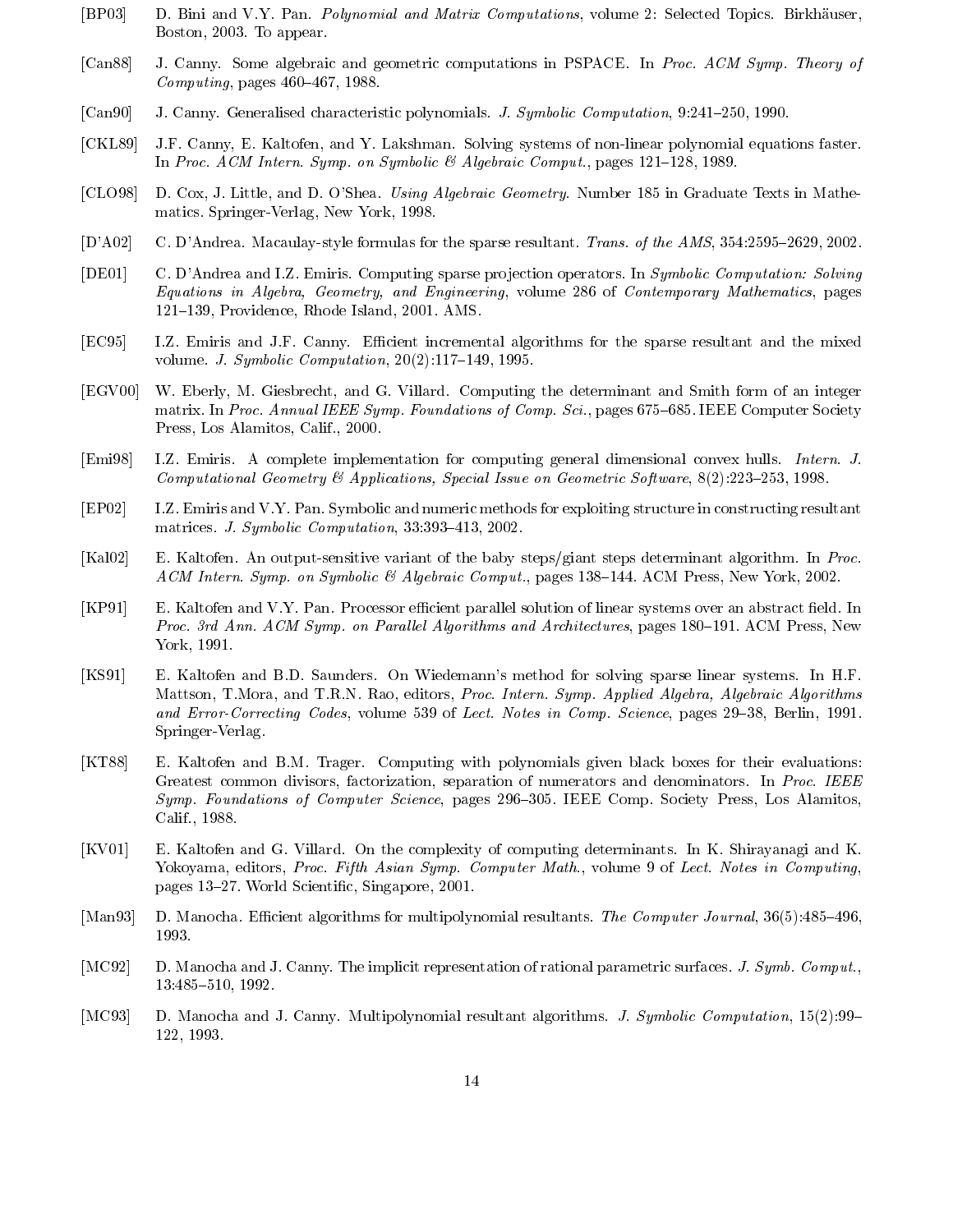- [McN93] J.M. McNamee. A bibliography on roots of polynomials. J. Computat. Applied Math., 47:391-394, 1993.
- [Mou98] B. Mourrain. Computing isolated roots by matrix methods. J. Symbolic Computation, 26(6):715–738, 1998. Special Issue on Symbolic-Numeric Algebra for Polynomials.
- $[Pan92]$ V.Y. Pan. Parametrization of Newton's iteration for computations with structured matrices and applications. *Comp.*  $\&$  *Math.* (with Appl.), 24(3):61-75, 1992.
- $[Pan97]$ V.Y. Pan. Solving a polynomial equation: Some history and recent progress. SIAM Rev., 39(2):187-220, 1997.
- $[Pan01]$ V.Y. Pan. Structured Matrices and Polynomials: Unified Superfast Algorithms. Birkhäuser / Springer, Boston / New York, 2001.
- $[Pan02a]$ V.Y. Pan. Randomized acceleration of fundamental matrix computations. In Proc. STACS, LNCS, pages  $215-226$ . Springer-Verlag, Berlin, 2002.
- $[Pan02b]$ V.Y. Pan. Univariate polynomials: Nearly optimal algorithms for numerical factorization and rootfinding. J. Symbolic Computation, 33(5):701-733, 2002.
- V.Y. Pan and Y. Yu. Certification of numerical computation of the sign of the determinant of a matrix.  $[PY01]$  $Algorithmica, 30:708–724, 2001.$
- $[Sto02]$ A. Storjohann. High-order lifting. In Proc. ACM Intern. Symp. on Symbolic & Algebraic Comput., pages 246-254. ACM Press, New York, 2002.
- $\lceil \text{Too63} \rceil$ A.L. Toom. The complexity of a scheme of functional elements realizing the multiplication of integers. Soviet Math. Doklady, 3:714-716, 1963.
- $[vzGG99]$ J. von zur Gathen and J. Gerhard. Modern Computer Algebra. Cambridge Univ. Press, Cambridge, U.K., 1999.
- [Wie86] D.H. Wiedemann. Solving sparse linear equations over finite fields. IEEE Trans. Inf. Theory,  $32(1):54-62$ , 1986.
- $[Zipp93]$ R. Zippel. Effective Polynomial Computation. Kluwer Academic Publishers, Boston, 1993.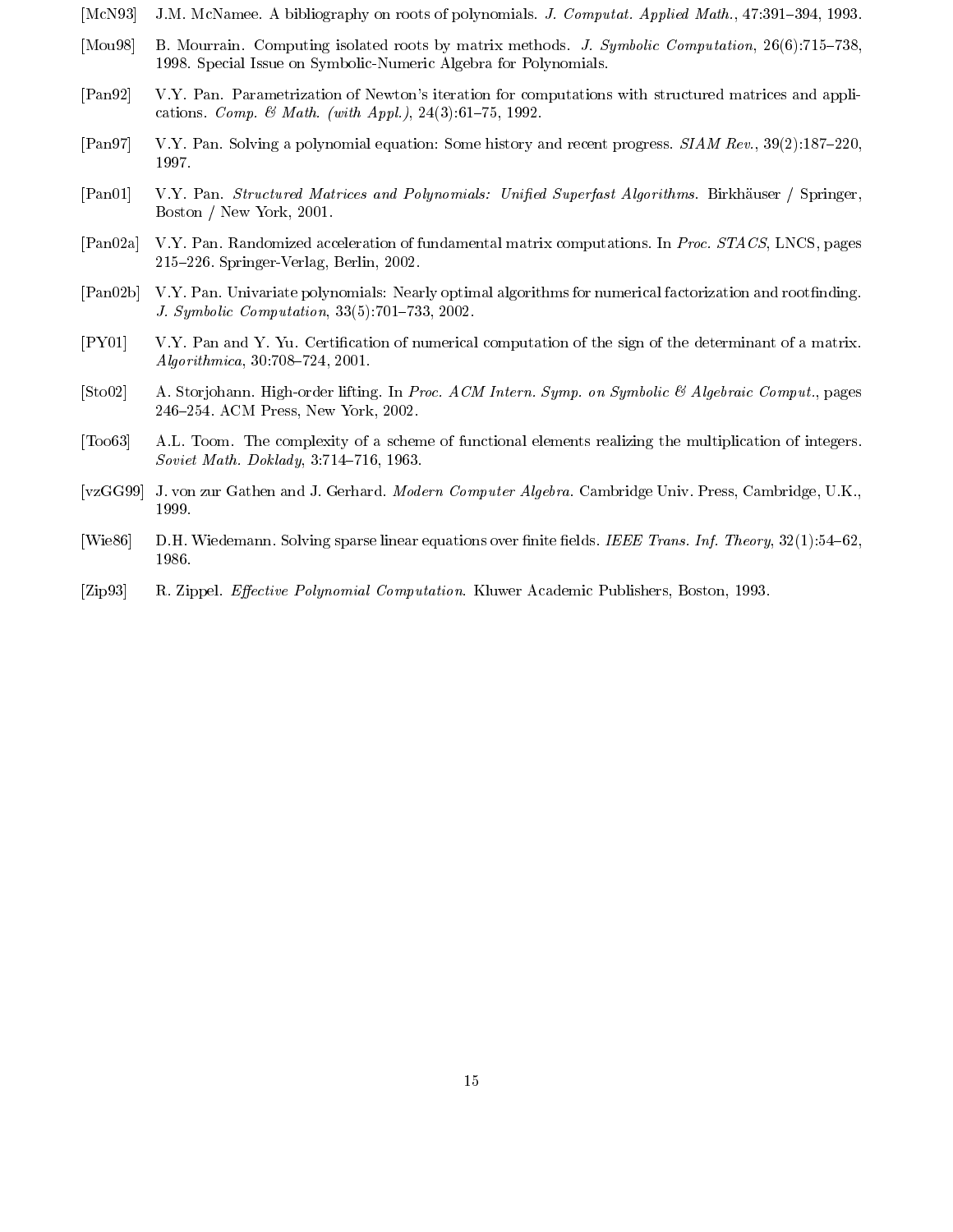### Appendix

### Integer determinants by the Kaltofen-Villard algorithm

The main stages of the algorithm in  $[KV01, \text{ sect.3}]$ , supporting theorem 2.1, are:

1. Precondition  $M$ .

2. Compute  $B^{[i]} := X^T M^{i} Y$  for  $i = 0, 1, ..., \Theta(m/t)$ , where  $X, Y$  are random  $m \times t$  matrices,  $t \in \mathbb{Z}$  is chosen in  $[1, m]$ ; this is achieved with a baby step / giant step technique. The most costly operations in this stage is substage 2.2, of computing a power M<sup>r</sup> of M for  $1 \le r \le t$ , and substage 2.3, of computing the Krylov sequence  $X^T M^{rk}$ ,  $k = 1, 2, ..., s$  for  $s = O(m/(tr))$ .

3. Compute the minimal matrix generator for the sequence  $(B^{[i]})_{i>0}$ ; this reduces to finding t linearly independent vectors in the kernel of the block Toeplitz matrix  $T := (B^{[i]}), i = 0, \ldots, [2m/t] + 3$ .

4. Compute det M, which is equal to the ratio of the leading and trailing coefficients of the determinant of this generator, with a high probability.

For computations at stage 3 without fast matrix multiplication, [KV01] only states the bound  $O^*(m^2t^3L)$  for  $k = 0$ , in the notation of section 2, and derives this bound by using Levinson-Durbin's algorithm. The resulting overall bit cost estimate  $O^*(m^{10/3}L)$  was stated and derived in [KV01]. In fact one may balance the bit cost at all stages properly to derive here even a slightly better bound  $O^*(m^{23/7}L)$ .

The bound (2) implies  $O(m^2t^2L)$  for  $k=0$  which can be achieved in at least three ways. According to [Pan02a], we may interchange the matrix rows and columns of T in order to bound the displacement rank by t, then apply the Morf-Bitmead-Anderson (MBA) divide-and-conquer algorithm [Pan01, ch.5], complemented by compression of displacement generators by Pan [Pan92, Appendix], and by the randomized preconditioning of Kaltofen and Saunders [KS91]. Alternatively, one may apply the block MBA algorithm to the original block Toeplitz matrix  $T$ , to yield the same complexity bound increasing the number of random parameters involved.

Thirdly, one may apply the block version of the algorithm of Brent, Gustavson and Yun [BGY80] instead of the block MBA algorithm. The latter recipe, in the equivalent form of using Knuth-Schönhage's block half-gcd algorithm (also supporting the same complexity bound at stage 3 and consequently the overall bound  $O^*(m^{16/5}L)$ ) was cited in [KV01], although only in conjunction with the algorithms using fast matrix multiplication (for  $k > 0$  this is the multivariate block half-gcd algorithm). So the bound  $O^*(m^{16/5}L)$  is implicit in [KV01]. All the cited bounds rely on employing the CRA.

The extension to the multivariate case is the simplest with the first approach, exploiting the displacement rank, because the computations can be performed modulo the powers  $k_i + 1$  of the variables  $x_i$  whose degrees are  $k_i$  in the output. This is prohibitive in the third approach with the block half-gcd algorithm, which does not apply to matrix polynomials. Then, shifting to Toom's evaluation-interpolation over the integers is imperative, with more tedious bit complexity estimates.

### Application of Tellegen's theorem

The rest of the Appendix discusses the application of Tellegen's theorem. The matrix-vector multiplication algorithm of [EP02] has arithmetic complexity  $O^*(mn)$  under the RAM model. Since it has no branching, and all computed quantities are linear combinations of the vector entries (see below), the same complexity holds under the linear complexity model, which is a refinement of SLPs [BCS97, ch.13]. Hence we can apply Tellegen's theorem, to obtain the same complexity bound for vector multiplication with the transposed matrix. The latter implies the same bound under the RAM model.

It remains to show that the matrix-vector multiplication of [EP02, alg.4.5] has no branching and all computed quantities are linear in the vector entries; we call *valid* any operation that satisfies these two conditions. We shall use the notation of [EP02] and study the steps of its algorithm. In particular, the vector contains the coefficients of polynomial  $g$ , whereas the matrix entries are coefficients of polynomial  $f$ . Steps 1 and 2 evaluate monomials, involving primes and the support point coordinates, which we assume are in the base field, denoted by  $K$ ; hence they are valid.

Let us now examine step 3, composed of the following substeps: (a) Computing  $V^T V$  is independent of the vector and reduces to solving a triangular Toeplitz system, by the remark of [EP02], hence it is valid. (b) Solving the Vandermonde system defined by matrix V is tantamount to interpolation, an operation composed of three stages: (b.1) Use a fan-in scheme to compute  $L(x) = \prod(x - v_i)$ ,  $L'(x)$ , where  $v_i$  are the interpolation points, defined by V. This stays in K and uses no branching, hence it is valid. (b.2) Evaluating  $L'(v_i)$  for a fixed set of values of  $v_i$  is